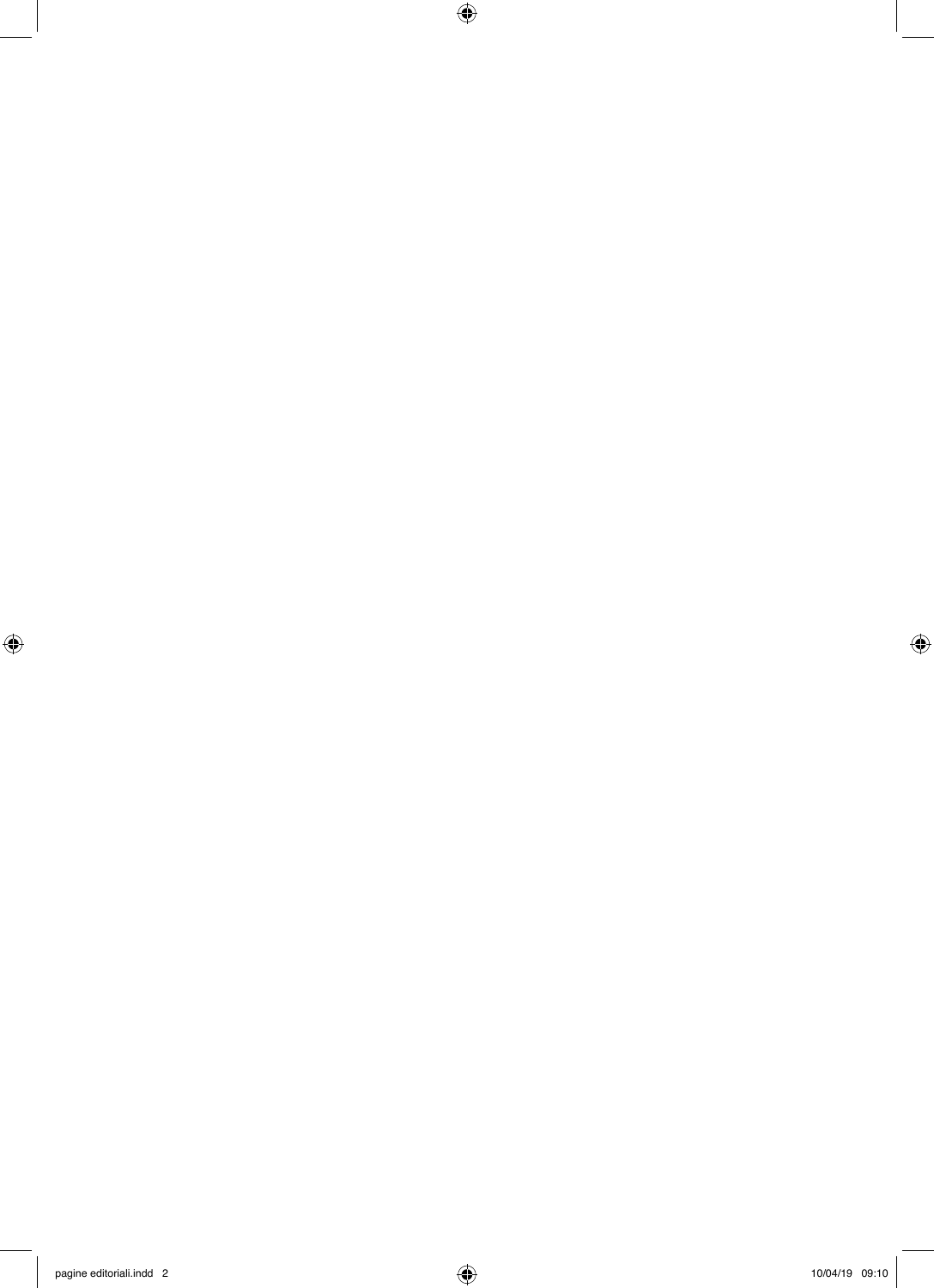#### a–n–a–l–i–t–i–c–a

15

*comitato scientifico / scientific committee* Michael Arndt (*Eberhard Karls Universität Tübingen*), Luca Bellotti (*Università di Pisa*), Luca Gili (*Université du Québec à Montréal*), Mauro Mariani (*Università di Pisa*), Carlo Marletti (*Università di Pisa*), Pierluigi Minari (*Università di Firenze*), Enrico Moriconi (*Università di Pisa*), Giacomo Turbanti (*Università di Pisa*), Gabriele Usberti (*Università di Siena*)

Analitica propone una serie di testi – classici, monografie, strumenti antologici e manuali – dedicati ai più importanti temi della ricerca filosofica, con particolare riferimento alla logica, all'epistemologia e alla filosofia del linguaggio. Destinati allo studio, alla documentazione e all'aggiornamento critico, i volumi di Analitica intendono toccare sia i temi istituzionali dei vari campi di indagine, sia le questioni emergenti collocate nei punti di intersezione fra le varie aree di ricerca.

Analitica includes reprints of epoch-making monographs, original researches, edited collections and textbooks on major philosophical themes, with a special focus on logic, epistemology and the philosophy of language. The volumes of the series are designed for undergraduate students and for researchers, to whom they offer updated scholarship. They deal with both the fundamental topics of the various research areas and with the emerging questions to be found at their junctions.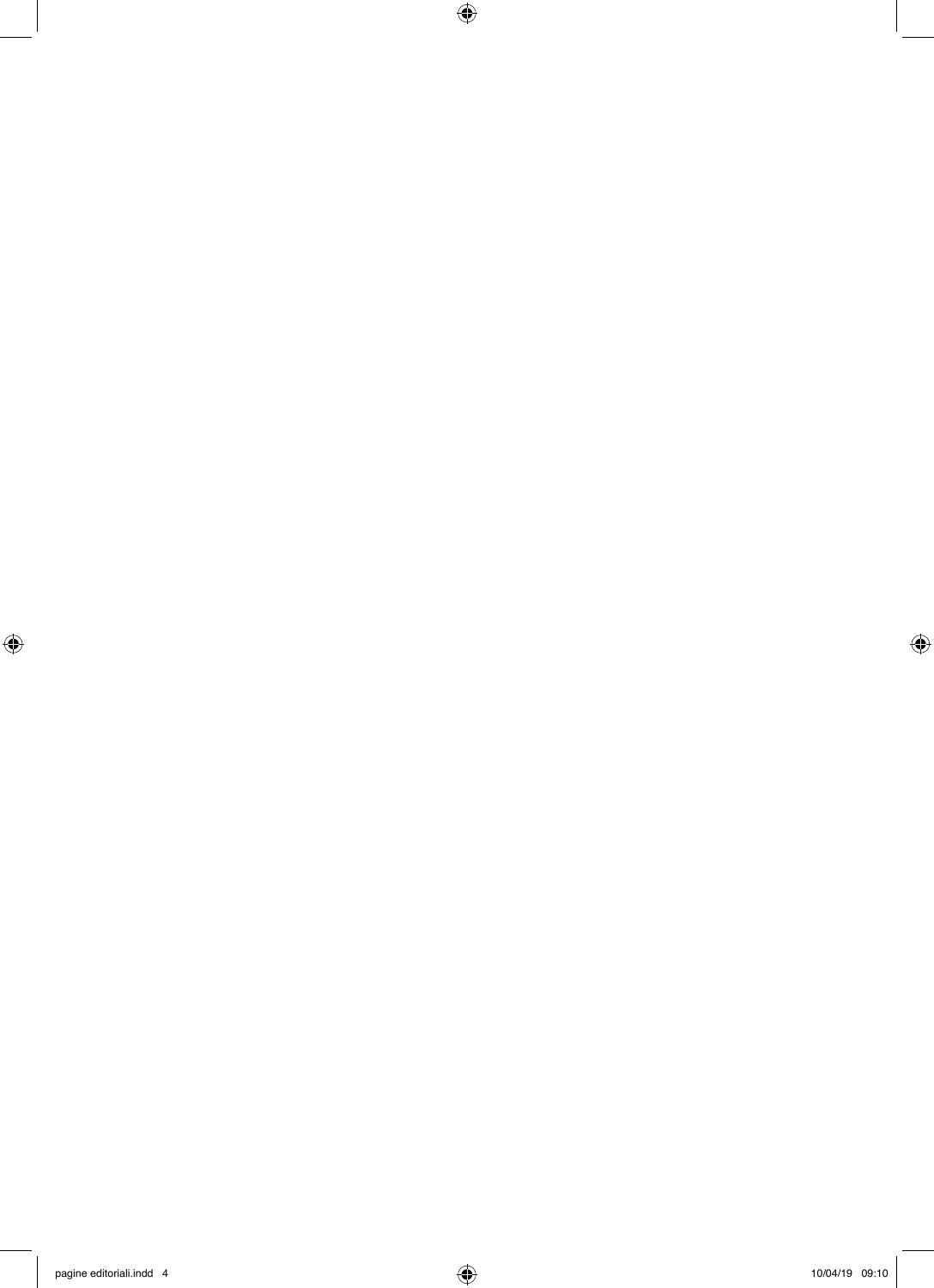# Third Pisa Colloquium in Logic, Language and Epistemology

## Essays in Honour of Mauro Mariani and Carlo Marletti

*Edited by*

Luca Bellotti, Luca Gili, Enrico Moriconi, Giacomo Turbanti



Edizioni ETS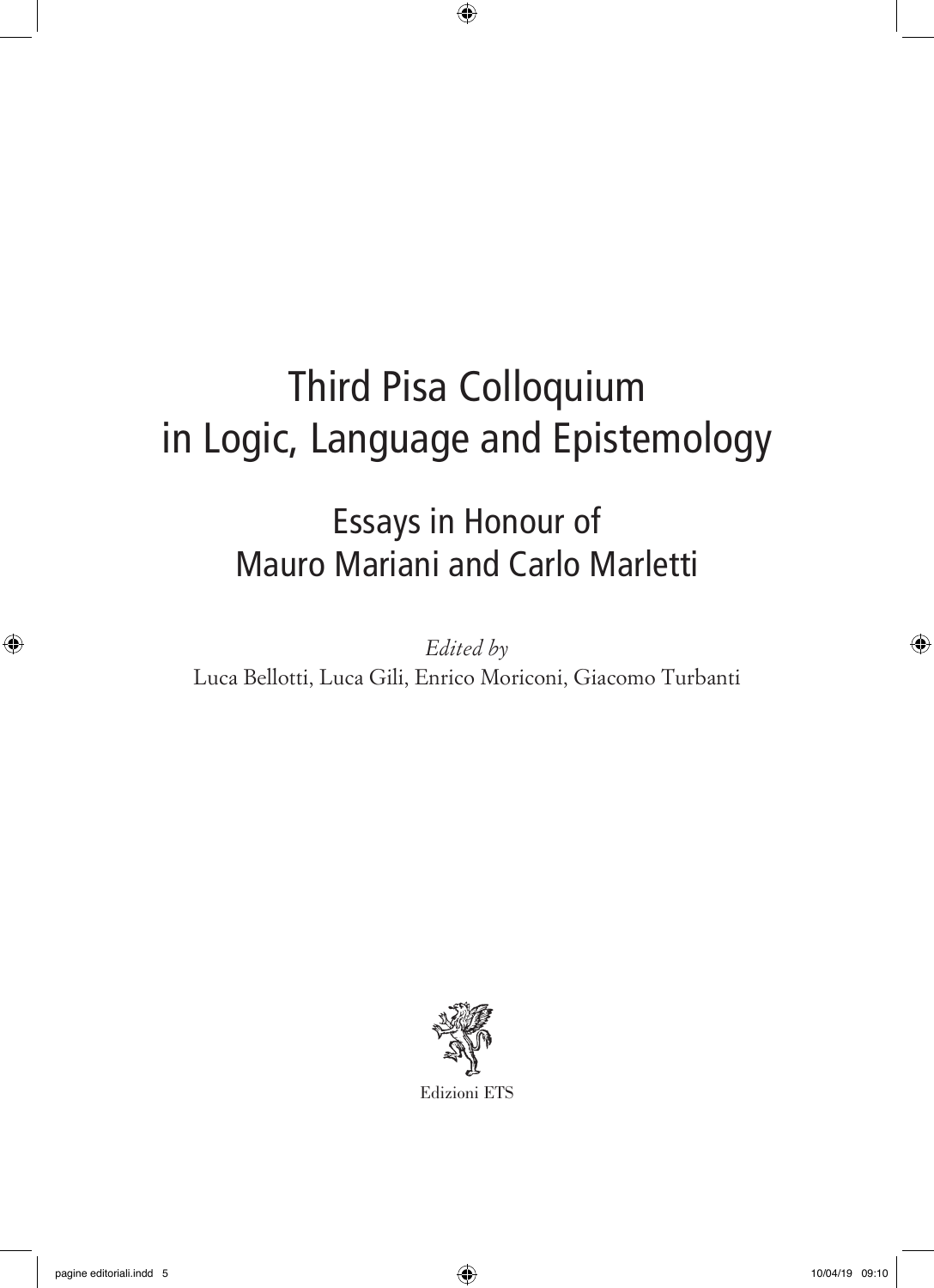

www.edizioniets.com

© Copyright 2019 Edizioni ETS Palazzo Roncioni - Lungarno Mediceo, 16, I-56127 Pisa info@edizioniets.com www.edizioniets.com

*Distribuzione* Messaggerie Libri SPA Sede legale: via G. Verdi 8 - 20090 Assago (MI)

> *Promozione* PDE PROMOZIONE SRL via Zago 2/2 - 40128 Bologna

ISBN 978-884675519-3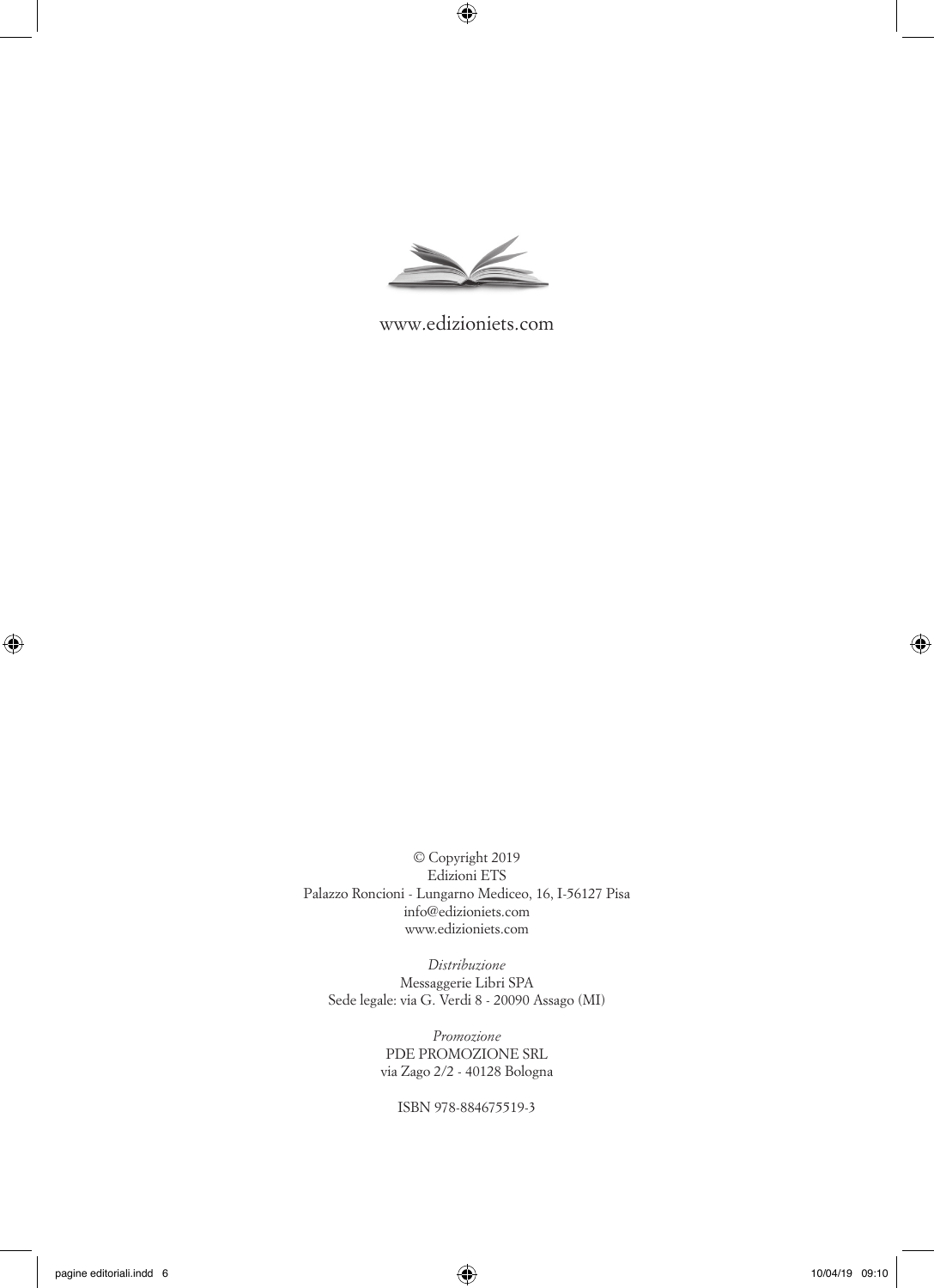## Third Pisa Colloquium in Logic, Language and Epistemology

Essays in Honour of Mauro Mariani and Carlo Marletti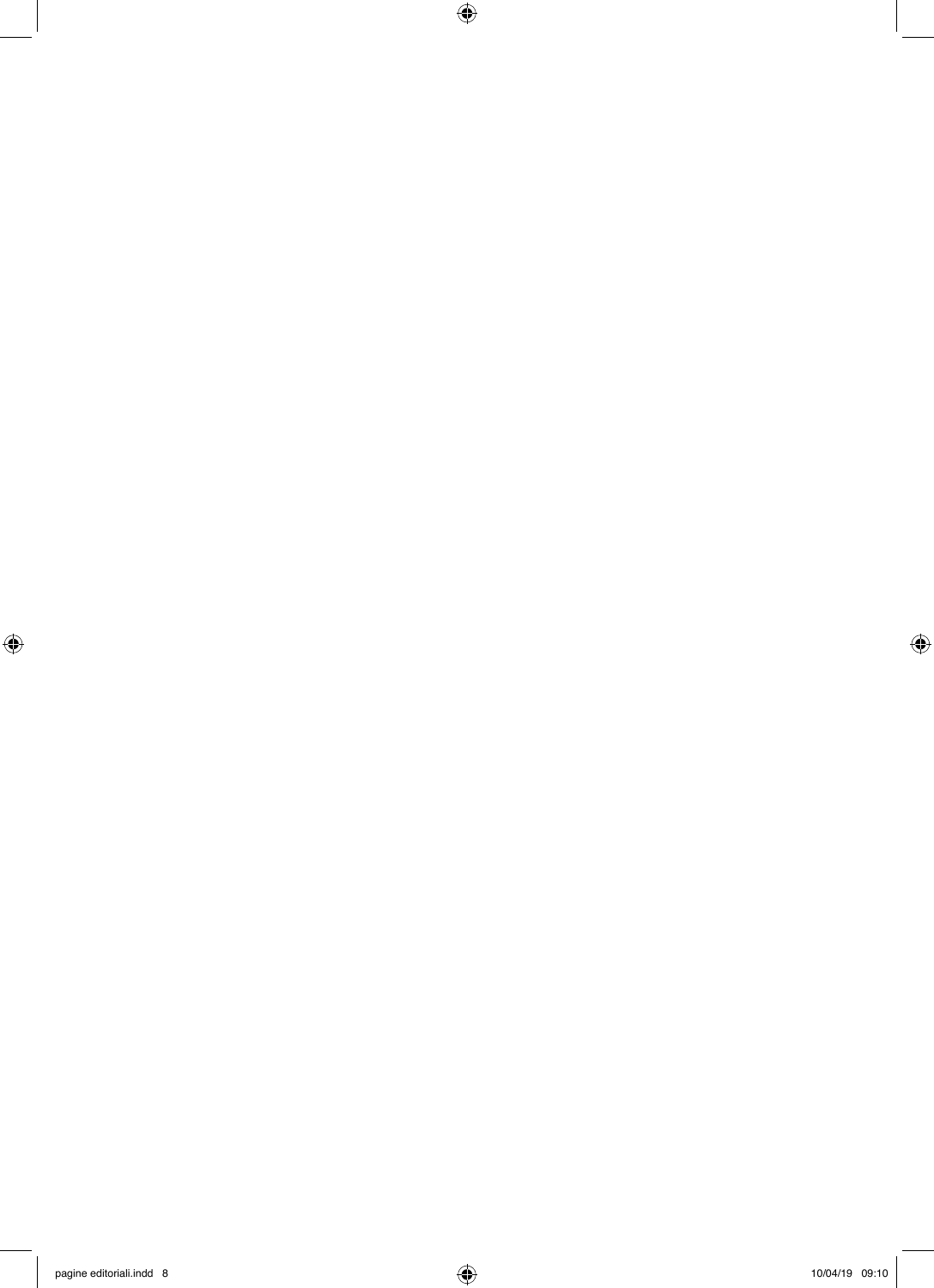#### **CONTENTS**

| <b>Preface</b><br>Enrico Moriconi                                                                  | 13  |
|----------------------------------------------------------------------------------------------------|-----|
| The philosophical work of Mauro Mariani<br>Luca Gili                                               | 15  |
| The philosophical work of Carlo Marletti<br>Giacomo Turbanti                                       | 21  |
| An informal exposition of von Neumann's consistency proof<br>Luca Bellotti                         | 25  |
| Paradoxes and set existence<br>Andrea Cantini                                                      | 47  |
| On false antecedent in dialetheic entailment<br>Massimiliano Carrara                               | 59  |
| Future contingents, Supervaluationism, and relative truth<br>Roberto Ciuni and Carlo Projetti      | 69  |
| An informational approach to feasible deduction<br>Marcello D'Agostino                             | 89  |
| From logistiké to logistique: the long travel of a word<br>Miriam Franchella and Anna Linda Callow | 117 |
| On the size of infinite sets: some Wittgensteinian themes<br>Pasquale Frascolla                    | 139 |

 $\blacksquare$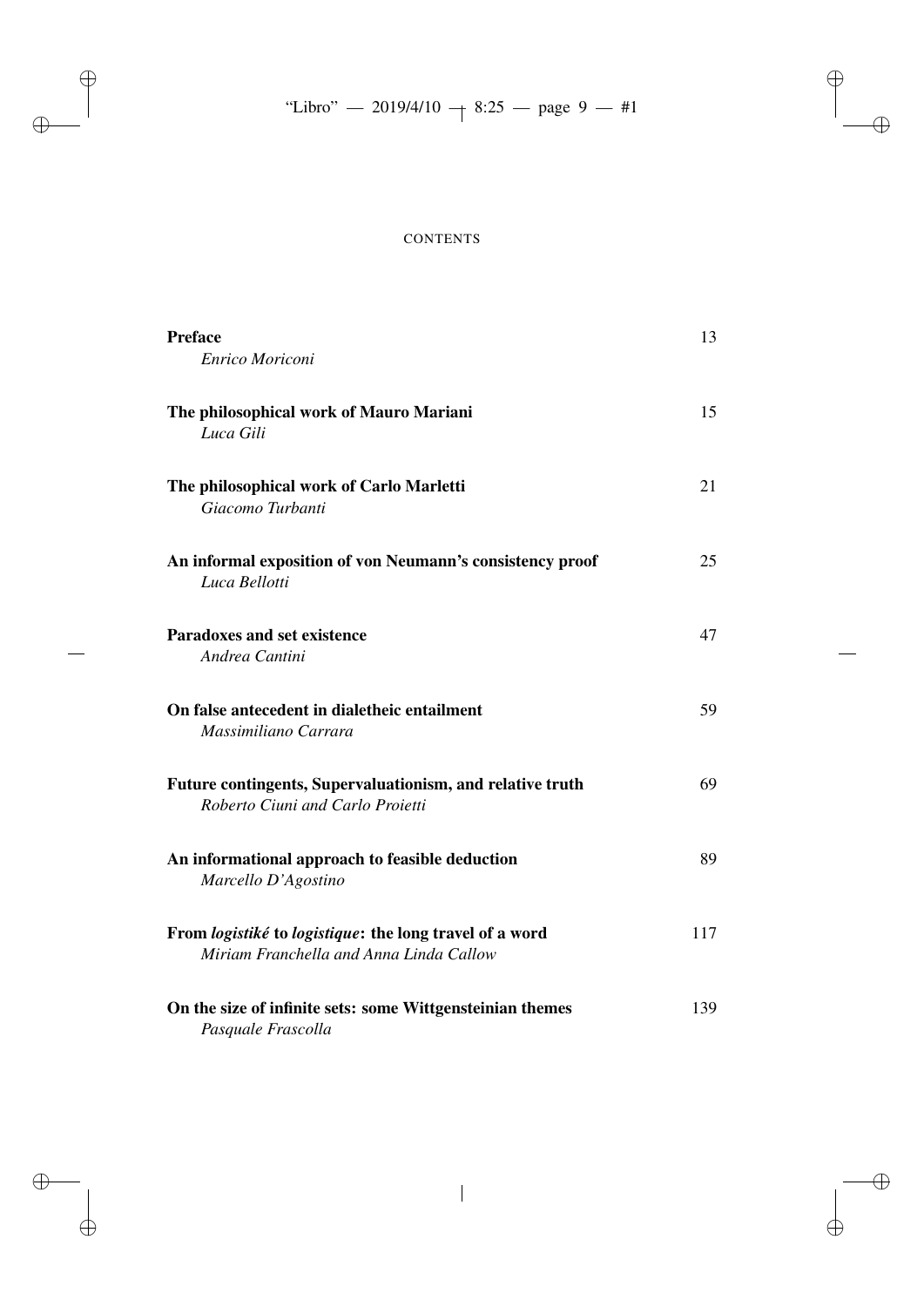| Sellars and Carnap on emergence. Some preliminary remarks<br>Carlo Gabbani                                         | 153 |
|--------------------------------------------------------------------------------------------------------------------|-----|
| Is Aristotle's matter ordinary stuff?<br>Gabriele Galluzzo                                                         | 167 |
| <b>Knowledge and Ockhamist branching time</b><br>Pierdaniele Giaretta and Giuseppe Spolaore                        | 181 |
| A dialectical analysis of <i>Metaphysics</i> $\Theta$ 3<br>Luca Gili                                               | 199 |
| In defense of theories and structures in semantics.<br>Reflections on vector models of meaning<br>Alessandro Lenci | 215 |
| Structure versus whole versus one<br>Anna Marmodoro                                                                | 239 |
| Pragmatism and the limits of science<br>Michele Marsonet                                                           | 251 |
| A note on the logic of distributed knowledge<br>Pierluigi Minari and Stefania Centrone                             | 263 |
| On Popper's decomposition of logical notions<br>Enrico Moriconi                                                    | 275 |
| Properties and parts in Williams's trope theory<br>Valentina Morotti                                               | 303 |
| Kripke's puzzle. A puzzle about belief?<br>Ernesto Napoli                                                          | 317 |

 $\mathbf{u}$ 

- 11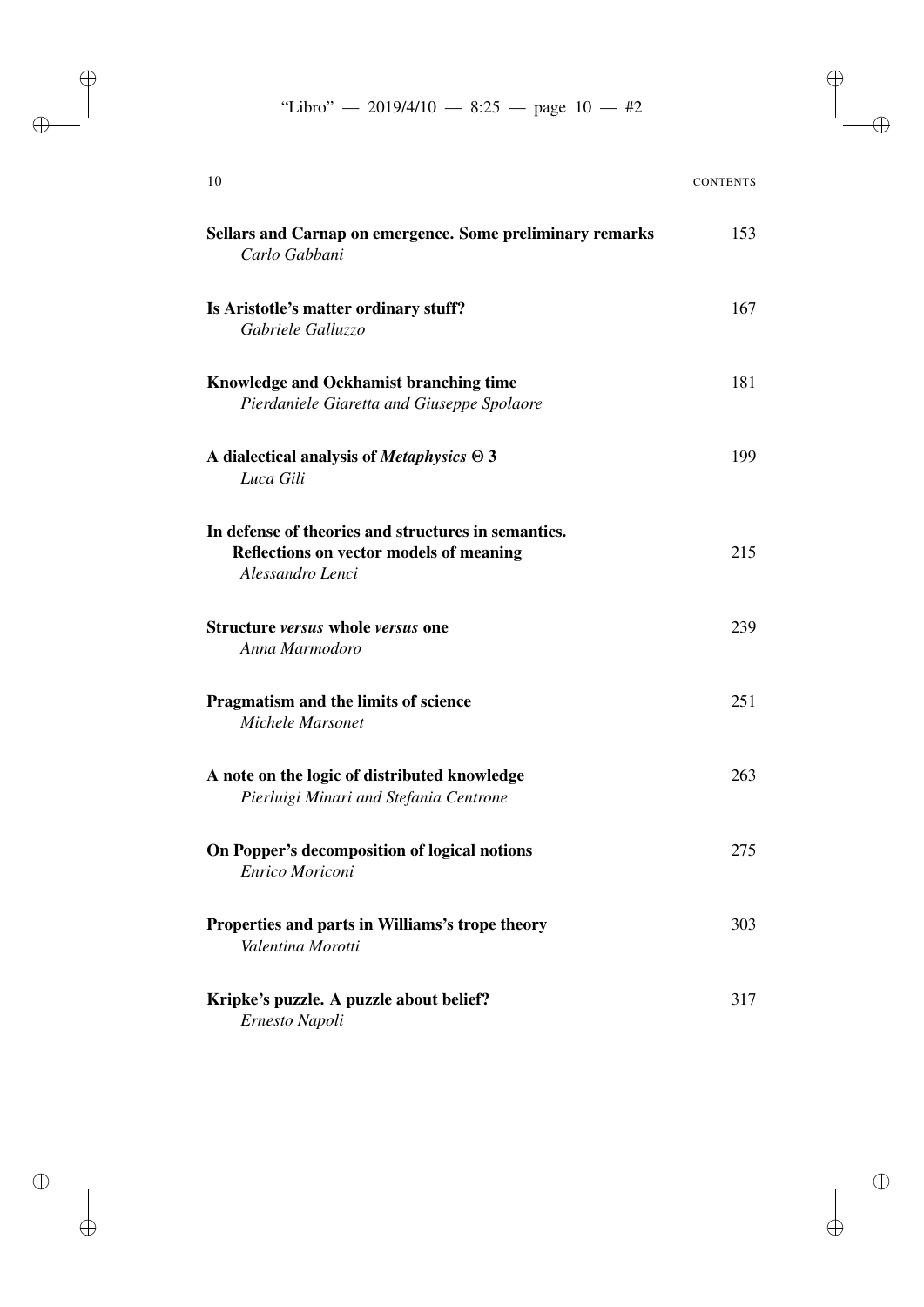| Ruth Millikan on Gottlob Frege: dismantling an apparent clash<br>Carlo Penco   | 329 |
|--------------------------------------------------------------------------------|-----|
| The simplicity of the simple approach to personal identity<br>Andrea Sauchelli | 347 |
| Category mistakes and the problem of their semantic status<br>Francesco Spada  | 359 |
| At the roots of rational expressivism<br>Giacomo Turbanti                      | 373 |
| A notion of internalistic logical validity<br>Gabriele Usberti                 | 389 |

 $\mathbf{r}$ 

- 11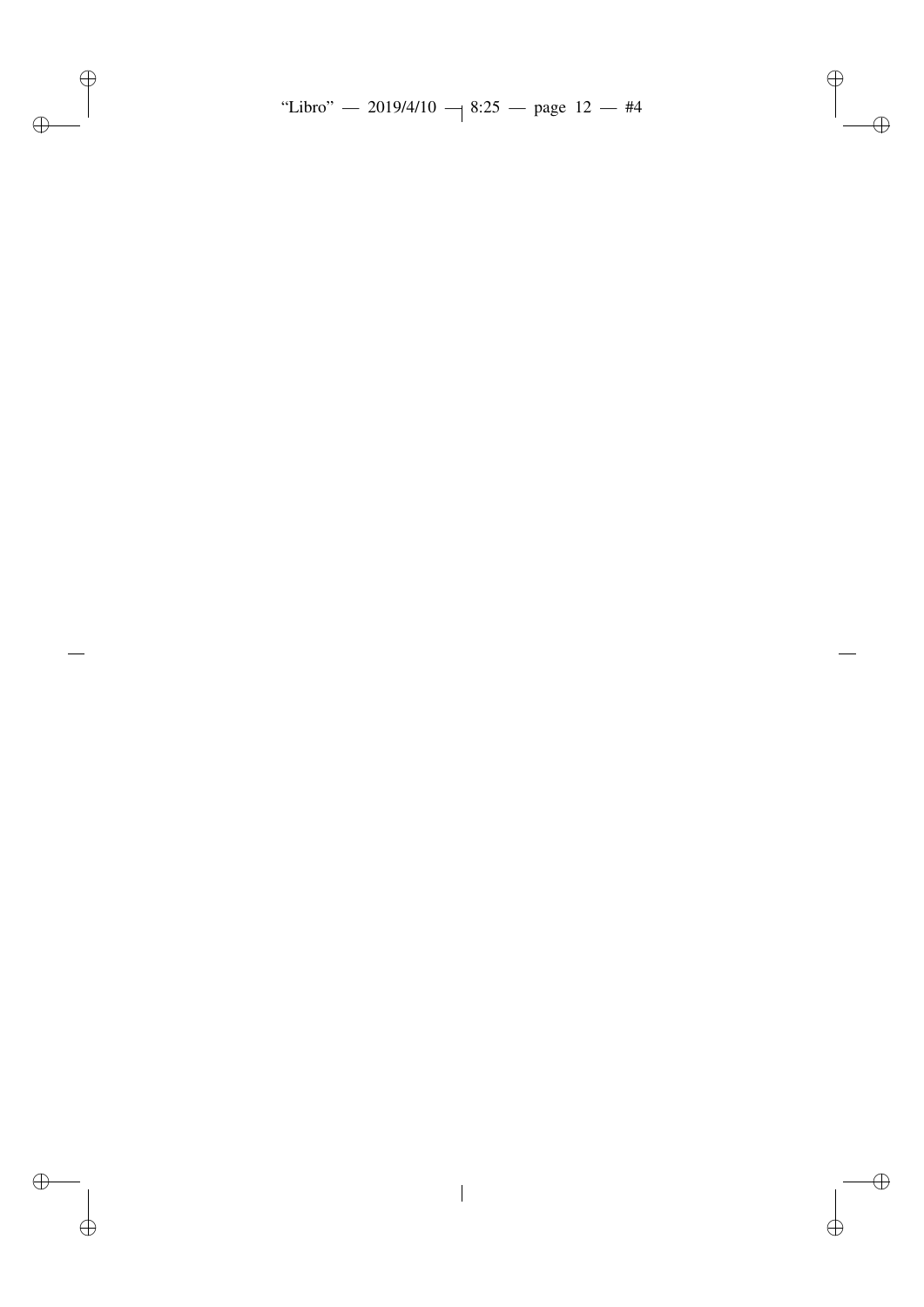#### **PREFACE**

#### ENRICO MORICONI

In the fall of 1969, I moved to Pisa to start my undergraduate studies and there I met Mauro Mariani and Carlo Marletti. They were in their second year of university and we were all enrolled in the Scuola Normale Superiore. The atmosphere of the Scuola is special in that students live in residences and spend most of their time together, thereby learning from each other and forming lasting friendships. Carlo and Mauro made an immediate impression on me. Already then Carlo was insightful and brilliant and Mauro was a bibliophile, I daresay he was a bookworm. Despite their capabilities and broad knowledge, they were down to earth and eager to help those who approached them with a philosophical question.

Mauro and Carlo were studying logic, epistemology and philosophy of language and they were finding their research paths in these fields. At the beginning of my second university year, when I was looking for a study topic in the same broad domain of all things logical, I naturally spent more time with them, benefitting from their insights and suggestions. Thanks to their inputs, I was prompted to widen my research interests and they provided me with answers to the many doubts I had while I was studying logic, philosophy of mathematics and, more generally, philosophy. At that time, they were focusing on W. V. O. Quine's philosophy. Later, Carlo developed an interest in *nominalism* and Mauro in *modal logics*. They eventually broadened their research topics to include Aristotle's logic, philosophy of language, linguistics, and Kripke's semantics for modal logics.

Years passing, thanks to the special atmosphere of the Scuola Normale, our friendship became ever deeper and together with Lello Frascolla, Ernesto Napoli, and the late Paolo Casalegno we formed a close group that shared a common research agenda. In the 1980s, Carlo, Mauro and I landed jobs at the Department of Philosophy of the University of Pisa, where our mentors Francesco Barone and Vittorio Sainati were the already established scholars working on logic, philosophy of science, and Aristotle. More recently, we were joined by the much younger Luca Bellotti, who is co-editing this volume.

Carlo and Mauro were excellent teachers and their classes included innovative approaches that went beyond the traditional syllabus. Yes, the students had to overcome some difficulties of communication, and not only those raised by the complexities of the philosophical topics treated: Mauro's teaching style was cir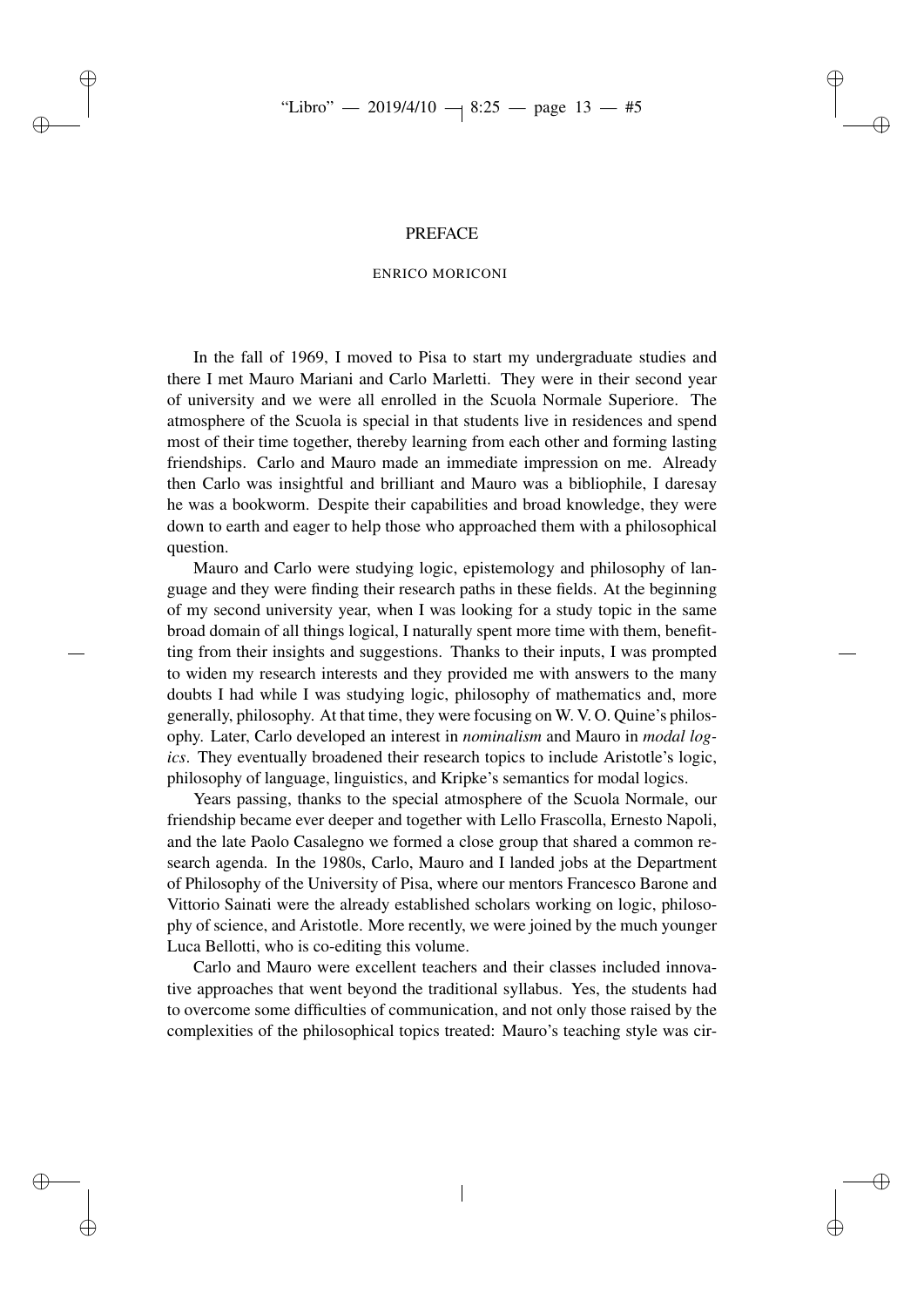cuitous and Carlo's was concise, at times elliptical. But they were effective and many of their former students have since secured academic positions all over the world.

Two of their former students, Luca Gili and Giacomo Turbanti, together with Luca Bellotti and me, are editing this volume in honor of Carlo and Mauro. It is our pleasure to present this collection of essays in this year 2019 as Carlo and Mauro are turning 70. We thank friends and former students who contributed papers on the favourite research topics of the two *honorandi*. This volume contains essays originally written for this celebration, and eleven of them are by former students of Carlo and Mauro.

I thank all the people who enthusiastically contributed to the project. I thank Valentina Morotti for her precious help in drafting Carlo's and Mauro's bibliographies and Laura Tesconi for editing and type-setting the volume. This *Festschrift* is a token of friendship and gratitude from us all.

*Cari Carlo e Mauro, buon compleanno!*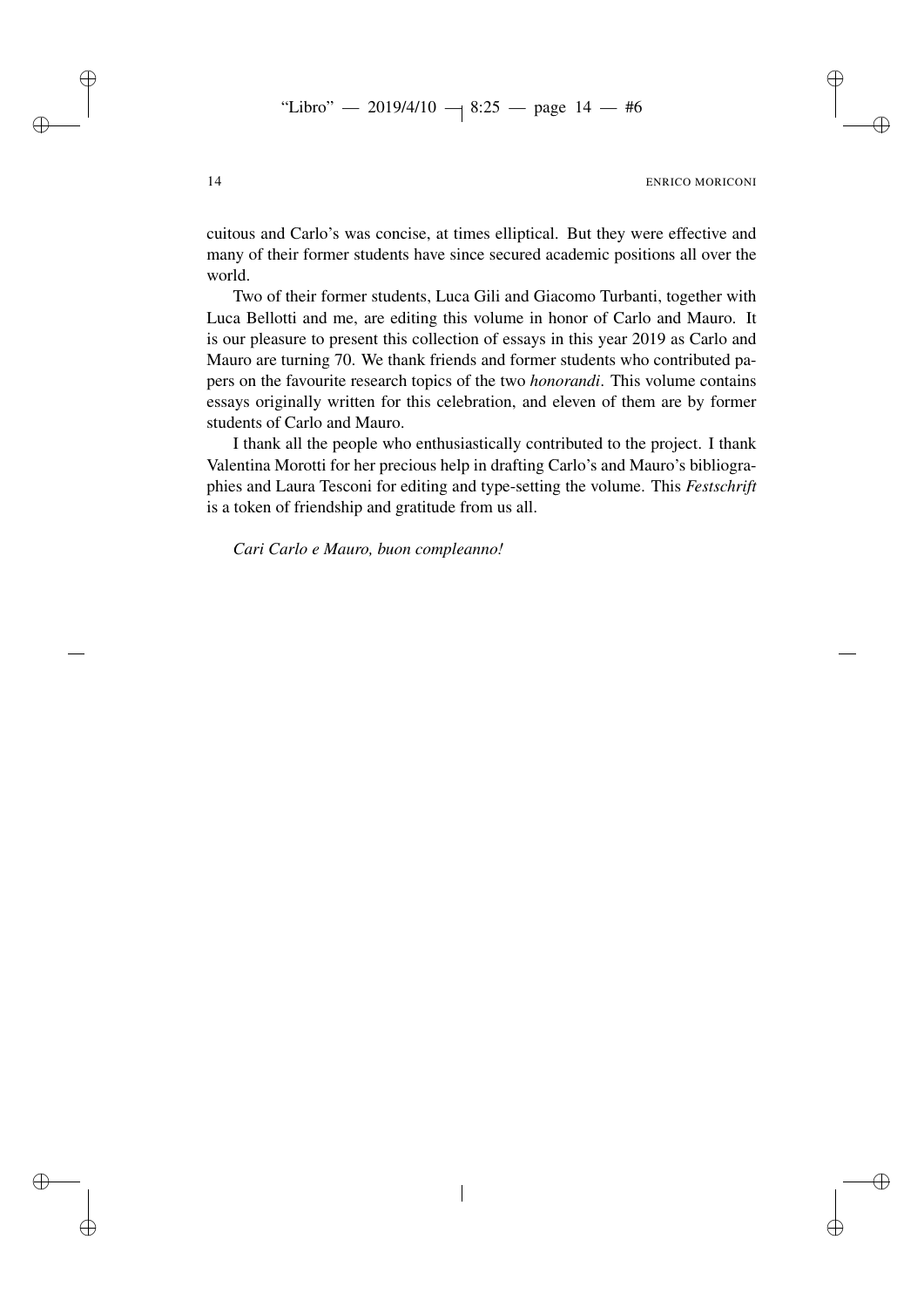## THE SIMPLICITY OF THE SIMPLE APPROACH TO PERSONAL IDENTITY

#### ANDREA SAUCHELLI

andreasauchelli@ln.edu.hk Department of Philosophy, Lingnan University

Abstract: I provide a simple solution to the problem of determining the characterising feature(s) of the simple approach to personal identity, sometimes also called the simple view: instead of focusing on claims regarding the analysability, reducibility, or triviality of the concepts used in simple theories of personal identity, I propose instead a metaphysical criterion to define this approach. In particular, I claim that the simple approach is (best seen as) that family of theories according to which personal identity is a relation that essentially depends on a mereologically simple (or impartite) entity the existence and features of which may be known directly (e.g., by introspection) or indirectly (e.g., by deduction from a series of other premises).

Keywords: Personal identity, identity, simple view, soul, mereological simplicity.

#### 1 *Introduction*

The simple approach to personal identity – the label used in the literature is 'the simple view' – is a family of theories of personal identity loosely connected by various philosophical presuppositions, principles, and a general theoretical stance. However, despite several attempts to find a unique or common thread that connects all these features, the variety of such theories may suggest only a loose and theoretically irrelevant resemblance among them.<sup>1</sup> The problem of finding a unifying feature among these theories has been specified by Eric Olson as the task of answering the following questions: "What proposition is it that friends of complex views accept and friends of the simple view deny? What do you have to believe in order to accept a complex view, and what belief (or lack of belief) characterizes the simple view?" (Olson, 2012, p. 44).<sup>2</sup>

There are at least two strategies to distinguish simple from complex theories of personal identity, one that appeals to conceptual or theoretical features of the views at issue, e.g., versions of the simple approach sometimes hold that the concept of personal identity is not further analysable or reducible to simpler concepts

<sup>&</sup>lt;sup>1</sup> See (Olson, 2012; Hummel, 2017). I use the label 'the simple approach' for what is currently called 'the simple view'. An approach to X is one or a family of more or less specific ways in which a theory or view about X is.

 $2 \text{ In what follows I focus mostly on those parts of the above questions involving the simple view.}$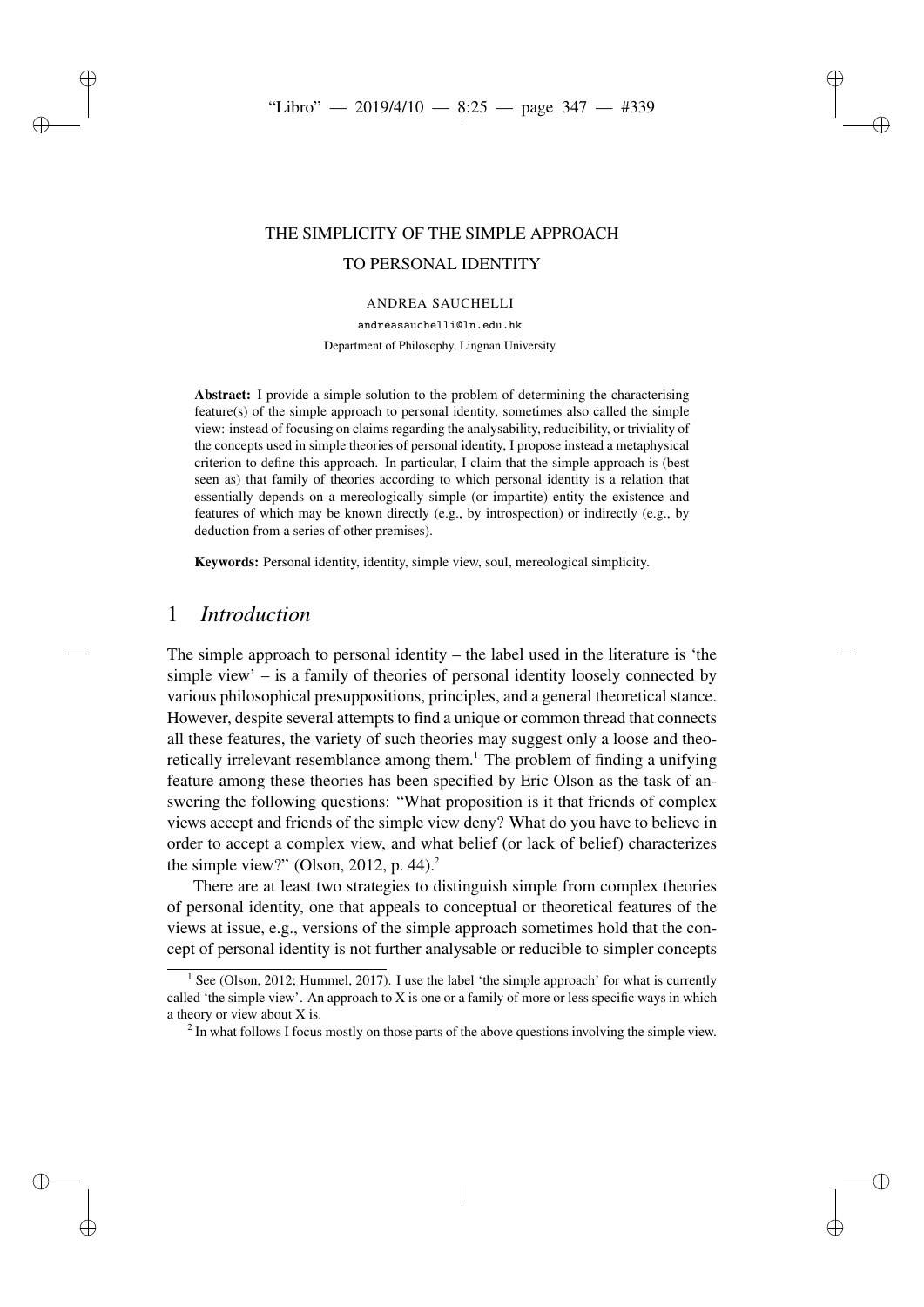or relations, and another that focuses on the metaphysical nature of the entities, properties, or relations on which personal identity is supposed to be grounded or to depend upon.<sup>3</sup> As other philosophers have already discussed a series of problems related to the first type of strategy, I will not repeat their arguments here.<sup>4</sup> Rather, I will focus on a strategy to define the simple approach that is based on the metaphysical nature of the entities, properties, or relations used to analyse the relation of personal identity (Section 1). In the remainder of this essay, I outline how my way of defining the simple approach is applied to the various claims associated with classical and contemporary (alleged) simple theories (Section 2) and then why distinguishing simple from complex approaches along the above lines can still have some theoretical merit (Sections 2 and 3). The main structure of the argument in favour of the theoretical merit of my definition is that (i) such a definition allows me to draw a significant number of useful distinctions between conceptually different claims about personal identity (this point is discussed in Section 2), and (ii) it helps bring out a variety of other theses that supporters of the simple approach are likely to endorse in virtue of the simplicity of the entity used to analyse personal identity and which are part of what I call the simple-soul stance (this claim is discussed in Section 3). For instance, a belief in a simple entity as the metaphysical foundation of personal identity is generally associated with a theoretical stance adopted by several theistic thinkers.

### 2 *The characterisation of the simple approach*

My understanding of the simple approach involves the idea that versions of this approach, i.e., theories that properly belong to this family of theories, to personal identity generally make both a grounding and a criterial claim.<sup>5</sup> More specifically, a supporter of the simple approach *qua* supporter of the simple approach *should* say, on reflection, that her account involves a claim to the effect that the holding of the relation of personal identity depends on the holding of something else (not dependent on the holding of the relation of personal identity), where this dependence may be further specified as logical or, better, metaphysical. In addition, a supporter of (one version of) the simple approach should also say (on reflection) that her account involves a useful criterion or useful criteria (i.e., a set of non-

 $3$  An attempt of the first type is (Noonan, 2011). Parfit (1984/6/7) seems to propose a mixed strategy, especially when he discusses non-reductionism and the simple view together. See also (Parfit, 1999).

<sup>4</sup> See (Noonan, 2011; Olson, 2012; Zimmerman, 2012; Duncan, 2014; Hummel, 2017).

 $<sup>5</sup>$  Pace (Gasser and Stefan, 2012, p. 3).</sup>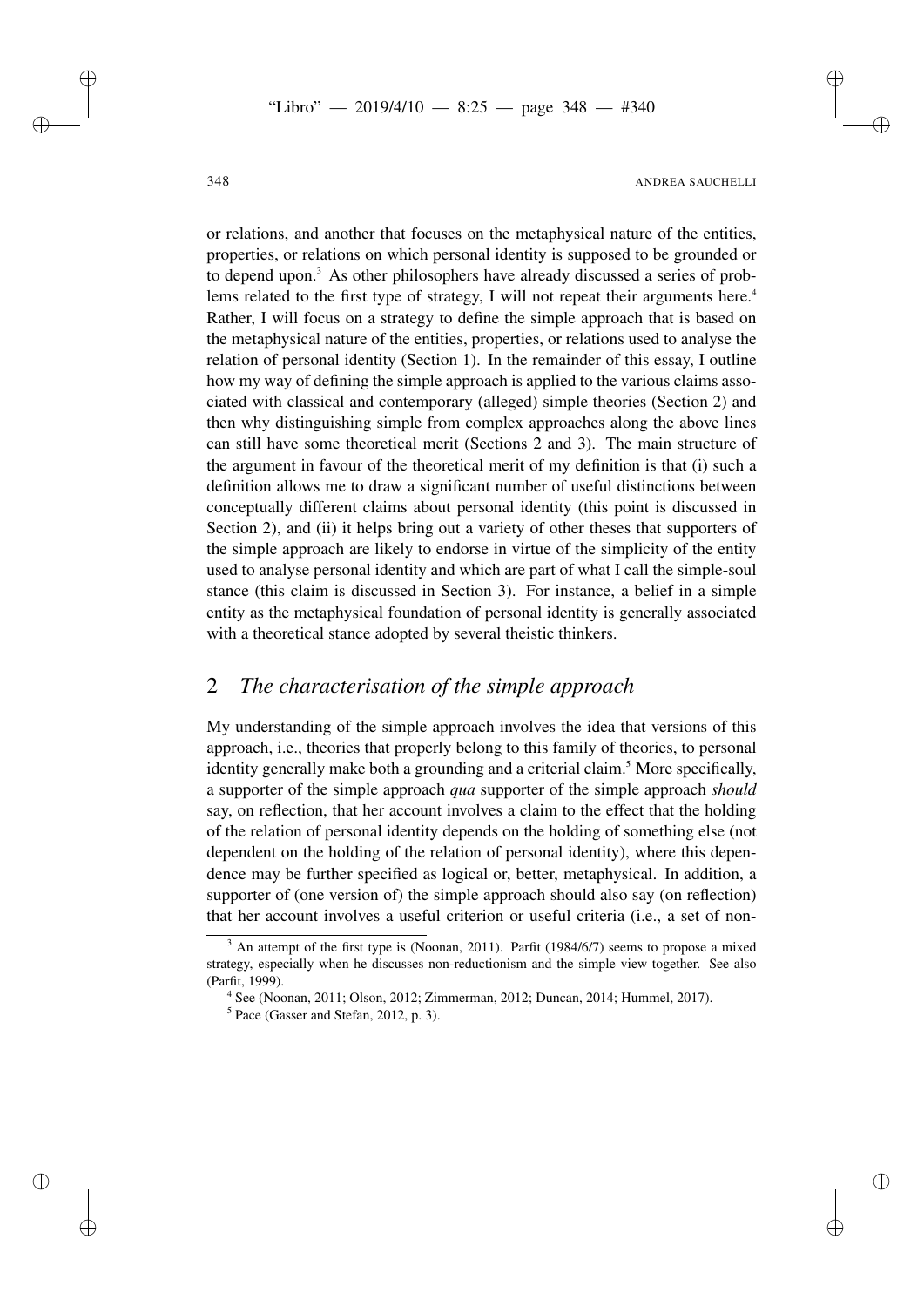trivial necessary and sufficient conditions) that figure in a bi-conditional having the following form: "Necessarily, if x is a human person at time t and y exists at another time  $t^*$ ,  $x = y$  if and only if [...]" (Olson, 2012, p. 47).

On my definition, versions of the simple approach are those theories that share at least the following claim: personal identity is a relation that essentially depends on a mereologically simple (i.e., impartite, or not composed of proper parts) entity that (I) is essentially related to our mental properties and that, in virtue of this relation, (II) has a series of features (including its existence) directly (e.g., by introspection) or indirectly knowable. Clause (I) captures the idea that the mereologically simple entity upon which personal identity depends is generally taken to be the subject of our metal states and/or as being metaphysically necessary for such mental states.<sup>6</sup> The clause "has a series of features (including its existence) directly (e.g., by introspection) or indirectly knowable" is supposed to express neutrality with respect to various theories of the soul (i.e., the mereologically simple entity generally taken to ground personal identity by those who accept the simple approach). In particular, these theories may hold that:

- a. we can know *directly* the nature of our soul or that it exists (e.g., by introspection and/or acquaintance),
- a. we can know *indirectly* the nature of our soul and/or that it exists (e.g., by deduction from introspection or by deduction or reflection on the nature of the mental). Also, some theories may hold that the soul is an entity the existence of which we should postulate for explanatory reasons (e.g., to explain the phenomenological aspects of our mental states).

This characterisation may sound counterintuitive (or just plainly wrong) to those who associate the simple approach with the claim that personal identity is not analysable – perhaps because the concept of personal identity is taken to be conceptually primitive. This idea is often accompanied by the point that 'there are no (informative) criteria of personal identity'. In reply, I think that we should distinguish this latter no-criterialist approach from the simple approach. As I will show in what follows, these two ideas are conceptually different.

One last point: my definition is revisionary in the sense that it is supposed to tell us how the simple approach *should* be defined. So, my definition is not meant to capture all of the ways in which the simple approach is currently understood/specified. Rather, the idea is that by defining the simple approach the

 $6$  See (Varzi, 2016) for an introduction to mereology. A simple entity is there defined as follows. "Mereologically, an atom (or "simple") is an entity with no proper parts, regardless of whether it is point-like or has spatial (and/or temporal) extension [. . . ]".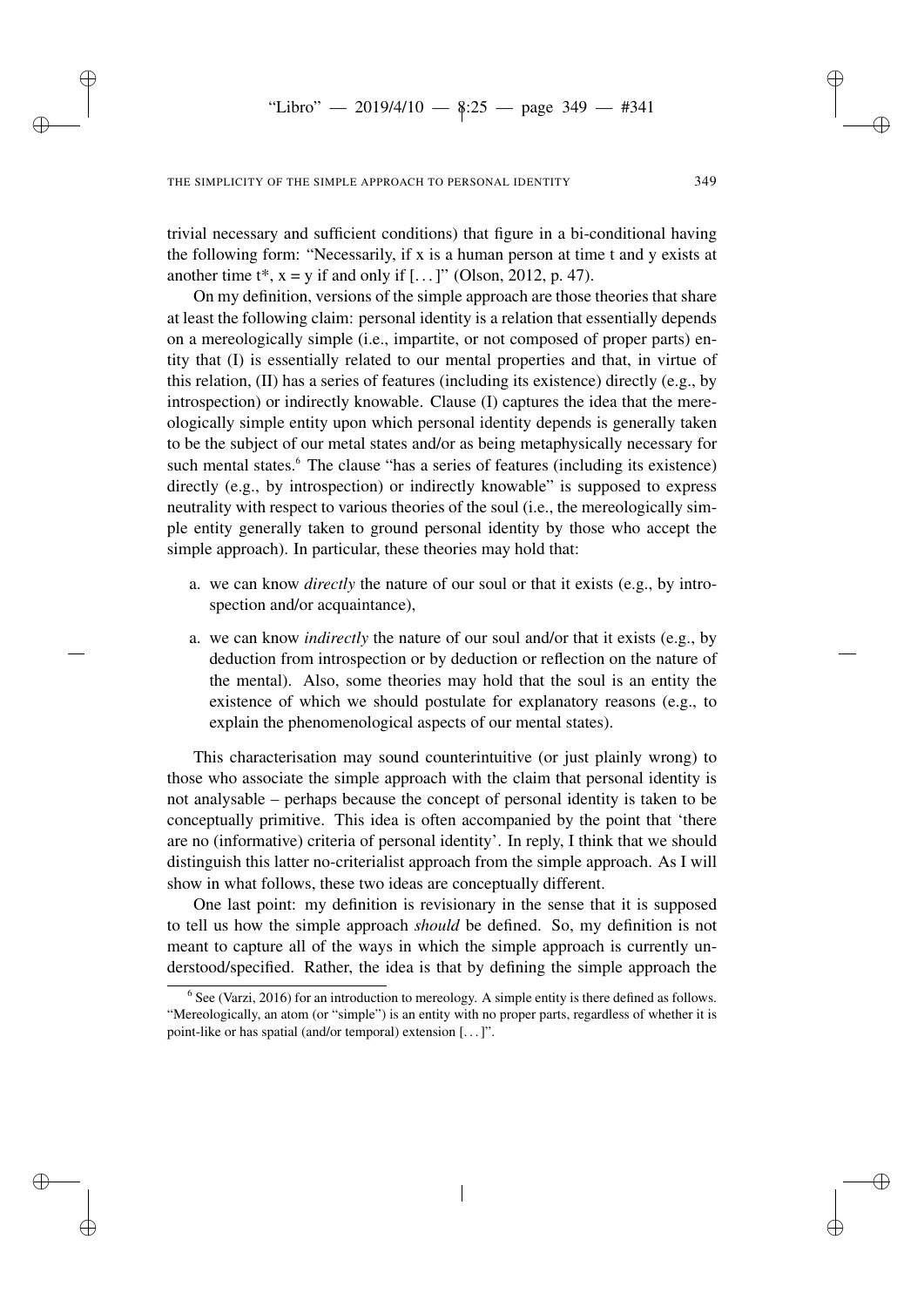way I propose, we are able to make a series of interesting conceptual distinctions that classify most of the theories currently described as simple as belonging to the simple approach.

#### 3 *Applications of the characterisation*

Historically, versions of the simple view/approach have been theories that involve a soul criterion of personal identity or theories that have emphasised certain religious and practical aspects of the notion of personhood. I take this to be one requirement for a successful definition of the simple view: being able to account for at least this way of classifying the simple approach. My definition correctly classifies as belonging to the simple approach all those theories according to which personal identity over time depends on a simple soul. More specifically, my definition correctly identifies Plato's (in the *Phaedo*), (certain versions of) Augustine's, Descartes', and Richard Swinburne's accounts of the soul, as theories that can ground or are versions of the simple approach. So, Cartesian Egos – simple and conscious entities – and Platonic souls – immortal entities that share some of the metaphysical features of the Forms – are entities that make theories of personal identity employing them as simple. Now, there are conceptions of the soul according to which the soul is composite, i.e., according to which the soul is composed of different proper parts. My characterisation classifies theories of personal identity based on such a conception as *not* simple.

The following list of claims loosely associated with the simple approach in the literature will help us understand how my definition works and the kind of conceptual distinctions we can draw by adopting it:

- (Metaphysical further fact): Personal identity depends on a *further fact*, where this fact is further with respect to psychological or physical (biological) facts.
- (Anti-criterialism): There are no criteria of personal identity.
- (Brute fact): Personal identity holds only in virtue of itself, or the holding of personal identity is a brute fact.
- (Determinacy about personal identity): There is always a yes/no answer with respect to certain puzzling thought experiments involving borderline cases of personal identity over time (e.g., brain transplant scenarios).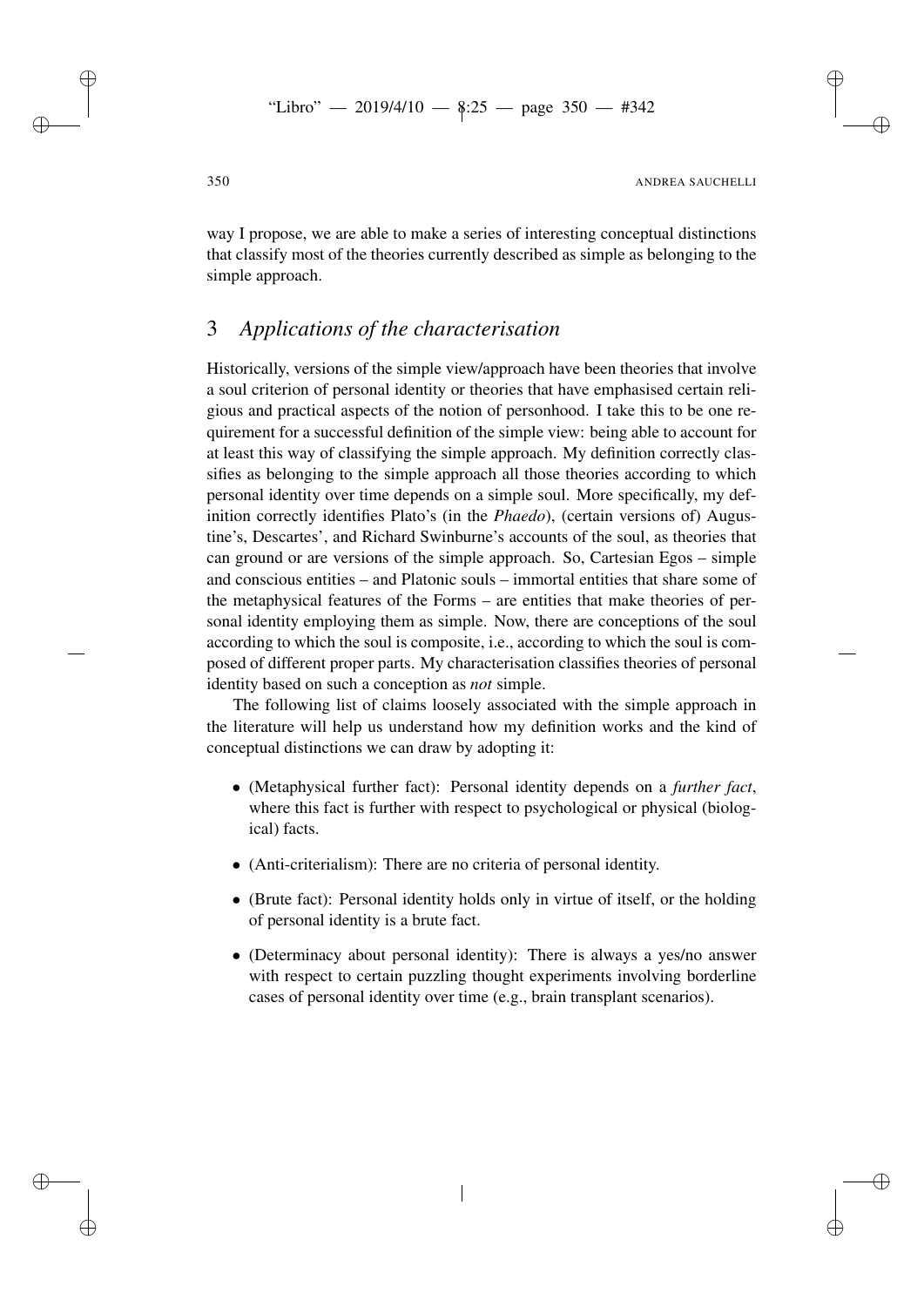- (Epistemicism about personal identity): There is always a yes/no answer with respect to certain puzzling thought experiments involving borderline cases of personal identity over time (e.g., brain transplant scenarios) *and* it may be the case that such an answer cannot be known/is unknowable.
- (Conceptual simplicity): The concept of personal identity is not further analysable; that is, there are no simpler concepts in terms of which the concept of personal identity can be analysed or understood.
- (Circularity): The relation of personal identity cannot be defined/analysed in terms of conditions the applicability of which does not already depend on the concept/relation of personal identity.<sup>7</sup>

My characterisation provides the basis for an explanation as to why the metaphysical further fact claim can be connected (as it has been) to simple theories of personal identity: if the further fact in question is that a simple soul exists and, given a theory of personal identity based on such a soul, the theory of personal identity at issue would count as simple. My characterisation provides the basis for distinguishing anti-criterialism from the simple approach. This is a theoretical virtue since a simple-soul approach does seem to provide a criterion of personal identity, whilst the anti-criterialist claims that this cannot be done. The point can be rephrased in the following way. Since in the history of (Western) philosophy a series of theories of personal identity based on a simple soul have been proposed and such theories have been understood as providing a criterion for personal identity, it is theoretically useful to distinguish these theories from anti-criterialism. In addition, such a criterion, or, better, the identity conditions over time of the entity that is supposed to ground the relation of personal identity (i.e., a simple soul), are not trivial. So, conflating the two claims that characterise anti-criterialism and simple-soul views is a conceptual confusion, similar to the conflation of the simple view and mind-body dualism.

A simple-soul theory of personal identity should also be distinguished from a brute fact theory. In fact, a simple-soul theorist does not have to claim that the concept of a soul is not further analysable or that we cannot provide criteria of identity for the continuity over time of the same soul. Quite the contrary, many advocates of the simple-soul approach do provide such criteria: for instance, they

 $<sup>7</sup>$  It is not always clear in the current literature whether "analysis of personal identity" is intended</sup> to refer to a metaphysical analysis, conceptual analysis, semantic analysis, or something else. In what follows, when I use the term "relation", I signal that the analysis at issue is metaphysical, whilst "notion" and "concept" stand for a conceptual analysis.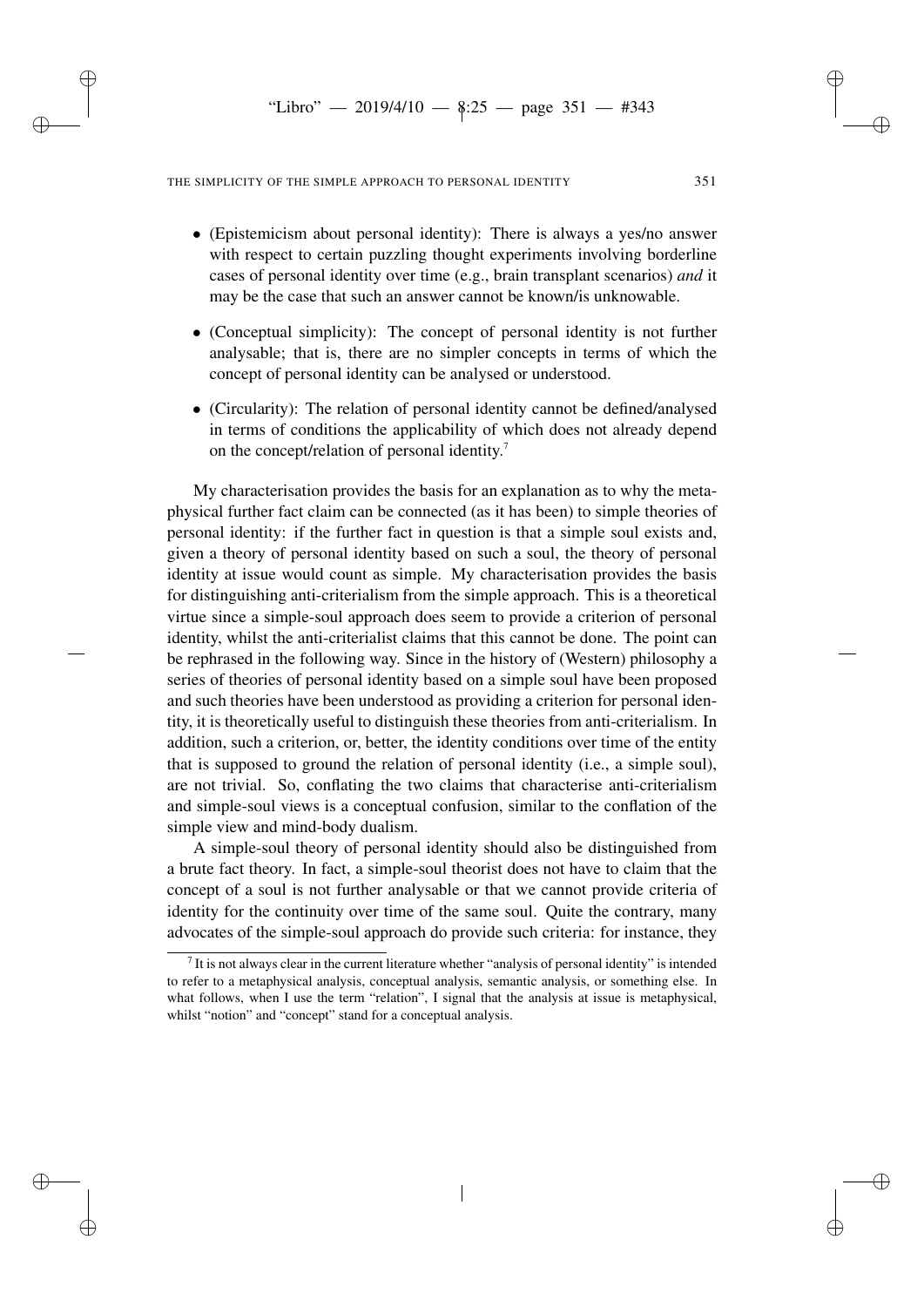claim that the same soul continues through time iff a soul maintains the disposition to have or generate consciousness or some mental states. Theories such as Swinburne's, which claims that personal identity holds in virtue of the persistence of an essentially conscious soul (or, at least, of a soul that is essentially *capable* of being conscious), are not properly classified as brute fact theories: after all, such theories provide non-trivial conditions for the holding of personal identity and of soul-continuity through time that are not entailed by the concept of personhood. In short, my characterisation of the simple approach does not entail that simple theories are *conceptually* simple. In fact, the synchronic and diachronic conditions of identity of the simple entity in question may be conceptually complex, that is, different concepts can be used to characterise the nature of the metaphysically simple entity in question.

Why should we hold that a theory of personal identity that depends on some relation be classified as simple? The simple approach has been understood also as that family of theories according to which personal identity consists in anything but itself. Consisting in anything but itself excludes that the holding of some other relation constitutes (or grounds) the relation of personal identity.<sup>8</sup> My reply is that we should distinguish between this form of anti-criterialism/brute view and theories of personal identity based on a soul-criterion. Again, philosophers such as Swinburne claim that personal identity depends on sameness of soul so, on this view, the claim 'personal identity consists in anything but itself' can be true iff soul identity is identical with personal identity (i.e., iff they are the same relation). However, many theorists (including Swinburne, I suppose) would not claim that personal identity is (identical to) soul identity – the 'is' in between the two *relata* is rather generally taken to express a relation of metaphysical dependence. In particular, what they mean is that the relation of personal identity depends on identity of soul.

The epistemicist condition on personal identity is frequently associated with the simple view and is fully compatible with my definition: the simple entity on which personal identity is allegedly based can be in principle unknowable – and this is the role of the epistemological clause included in my definition. Such unknowability can be explained in virtue of the simplicity of what has to be known, that is, because of its 'otherness' with respect to the nature of those things to which our perceptual capacities have been attuned. In a Platonic (and, admittedly, old-) fashion way, we might claim that such capacities are in fact generally involved in

<sup>&</sup>lt;sup>8</sup> The literature on metaphysical grounding is growing exponentially. See (Bliss and Trogdon, 2014) for an introduction. My definition is intended to be neutral with respect to the main views in the area.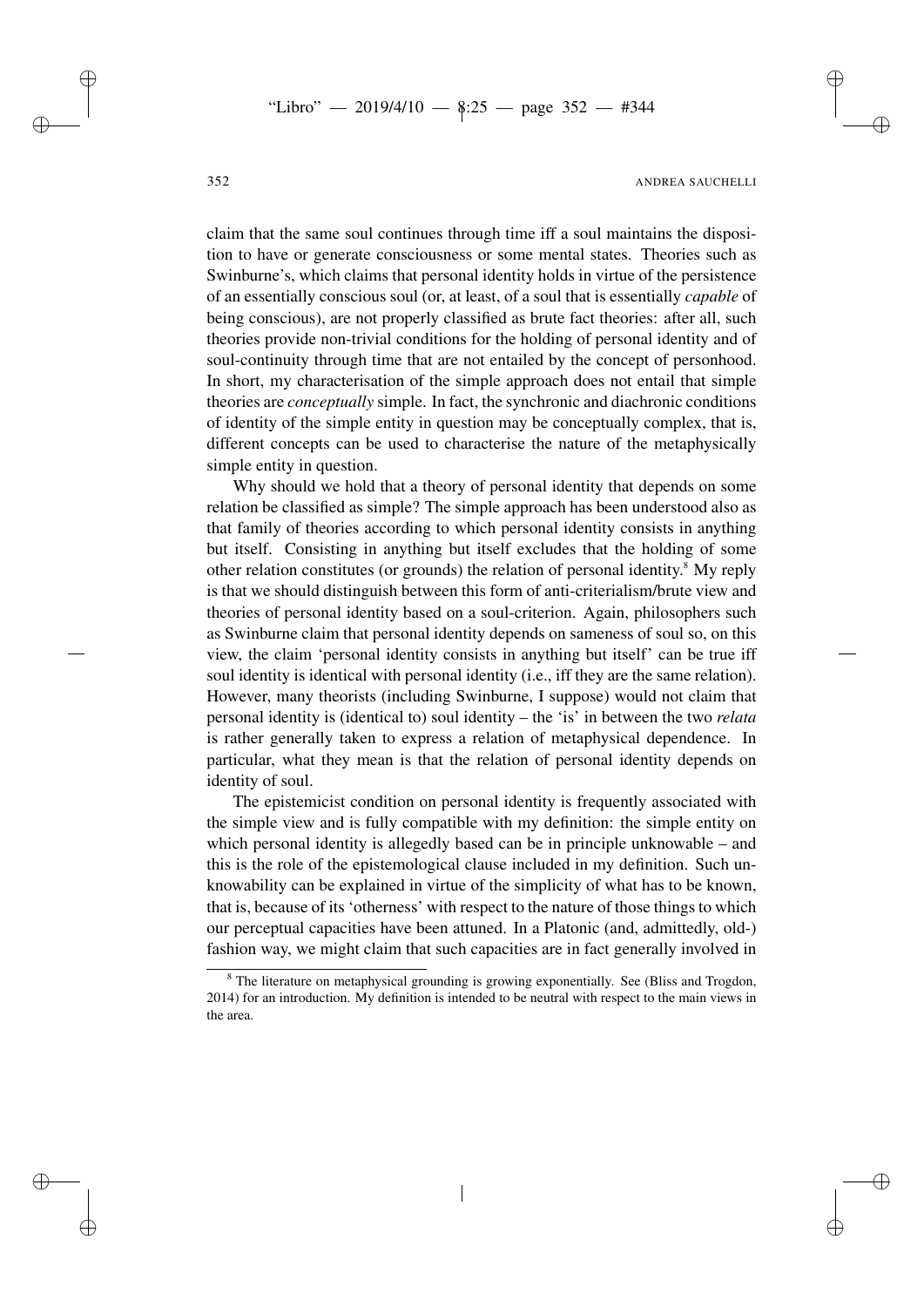the perception of a complex (i.e., composite) reality. More should be said in this regard, but it would lead us too far from the main issue discussed in this paper.<sup>9</sup>

The simple approach is sometimes associated with the idea that certain nonsimple analyses of personal identity are circular – which is usually accompanied by the further claim that a characterising feature of the simple approach is that theories that belong to this family embrace such a circularity or that circularity does not constitute a problem for these theories. More specifically, several supporters of (what is called) the simple view have argued that generic psychological accounts of personal identity are irremediably circular. The reason is that some of the concepts used in these theories to analyse personal identity already presuppose the concept of personal identity. In addition, such a circularity is taken to undermine at least the claim, ascribed to supporters of some psychological theories, that the relation of personal identity can be fully analysed in terms of simpler notions/relations.<sup>10</sup> The point is based on the idea that a necessary condition for, say, a memory connection to be proper (i.e., one memory connection that, along with a sufficient number of other connections, can properly sustain personal identity through time) is the identity between the experiencer and the person who later remembers such experiences. My concern here is not to evaluate these arguments but their relevance to my characterisation: since it seems that many supporters of the simple approach consider this argumentative strategy as providing reasons to believe their views, my characterisation should be at least compatible with such a line of reasoning. Now, according to my definition, the simple approach may include theories according to which the synchronic/diachronic identity conditions of the simple entity grounding personal identity over time can be specified independently of the relation of personal identity. Certain versions of the simple approach may make such a claim, which would then carry with it the burden of proving that personal identity can be properly and completely analysed solely in terms of a simple entity or soul without using the notion of personal identity. Other versions of the simple approach may be specified as theories that do not aim at providing a reduction or conceptual analysis of the concept of personal identity in terms of simpler notions. Still, I think that it is conceptually useful to distinguish the idea that analysing personal identity in terms of certain psychological connections is irremediably circular from theories according to which it is simple souls that ground personal identity.

In this section, I have shown that my definition in terms of a mereologically simple entity is useful because it highlights the difference between a series of var-

<sup>&</sup>lt;sup>9</sup> See for instance (Fine, 1999; Benson, 2006, in particular Part II).

<sup>10</sup> See (Slors, 2001; Roache, 2006) for further discussion.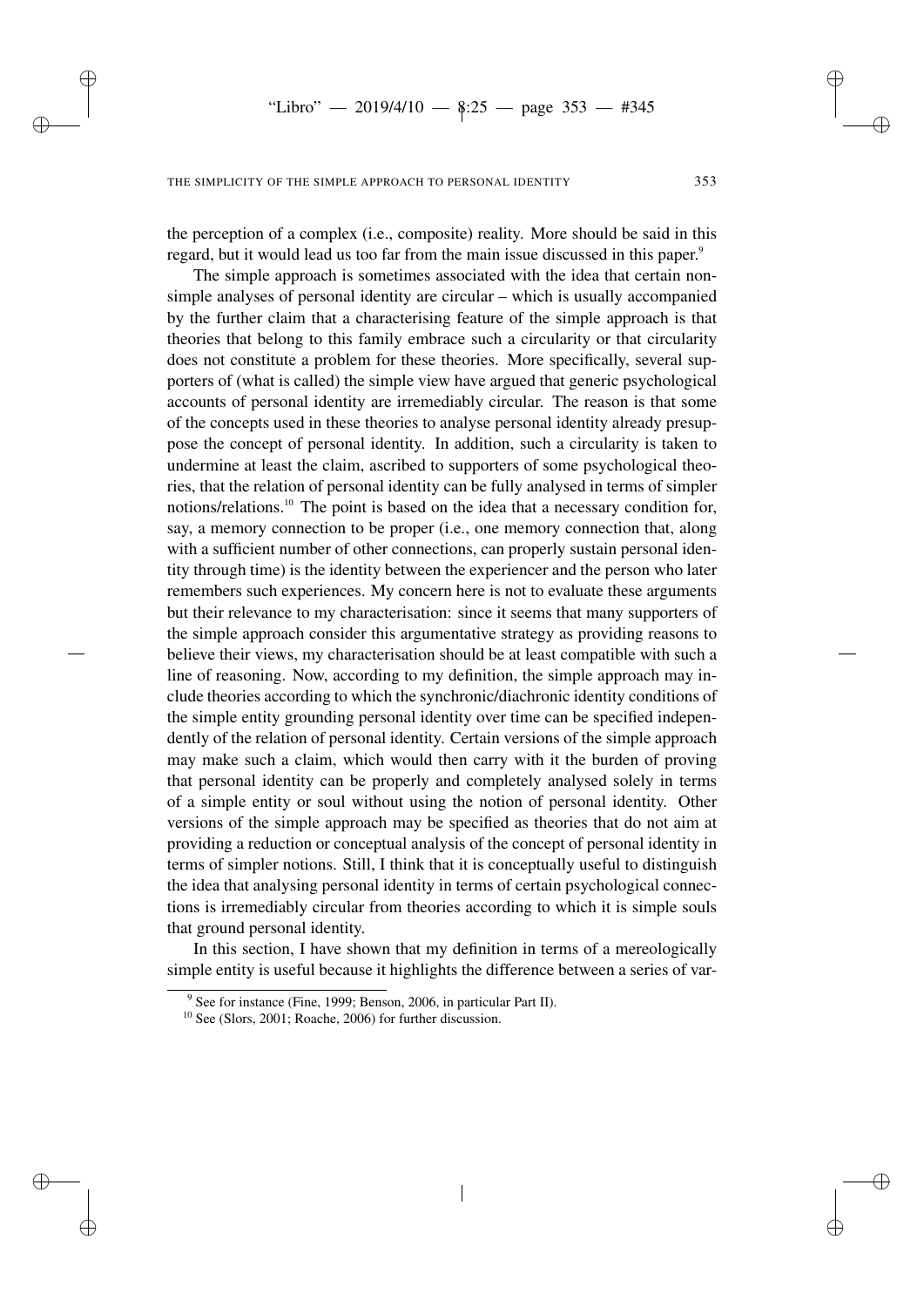ious conceptual claims about personal identity generally lumped together under the heading of the 'simple view'. In the next section, I offer further reasons to believe that distinguishing theories on the basis of such a mereologically simple entity is theoretically useful.

#### 4 *The simple-soul stance*

The main purpose of this section is to provide further reasons to believe in the theoretical usefulness of my previous definition in terms of a mereologically simple entity. My strategy in this section is (1) to describe some of the features that a simple entity is supposed to have, be compatible with, or imply *qua* simple entity; (2) to show that such features are generally associated with some important historical and contemporary versions of the simple approach; (3) to highlight the typical theoretical stance that supporters of the simple approach tend to have, i.e., the type of concerns or theoretical background that supporters of this family of views generally have.

I understand the notion of a stance as including:

 $[\dots]$  a 'mode of engagement' – a way of going about things – which has an effect on how its possessor forms beliefs, inquires, and even experiences 'the world'. In other words, each stance involves a 'posture', which partially determines how, and when, shifts to other stances can, and do, occur. Some modes of engagement are conservative and serve to limit change, whereas others are more liberal and serve to encourage it (Rowbottom and Bueno,  $2011$ , p. 7).<sup>11</sup>

In addition, a stance involves certain beliefs and theses supporting such a mode of engagement.

Now, the adoption of a simple approach signals the likely acceptance of a theoretical stance conducive to or including a series of other claims. To the degree that it is theoretically interesting to recognise and underline such claims, my definition is theoretically valuable. A disclaimer: I do not claim that all of the features or ideas associated with the stance at issue do logically entail each other. My claim is weaker: generally – and for a variety of reasons – supporters of the simple approach have adopted a stance, some of the main claims of which are frequently taken to support each other. In particular, the simplicity of the soul is one of the distinguishing traits of a long tradition of theorising not only about

<sup>&</sup>lt;sup>11</sup> The notion of a stance has been recently discussed in the context of philosophy of science. See (Rowbottom and Bueno, 2011) for further references.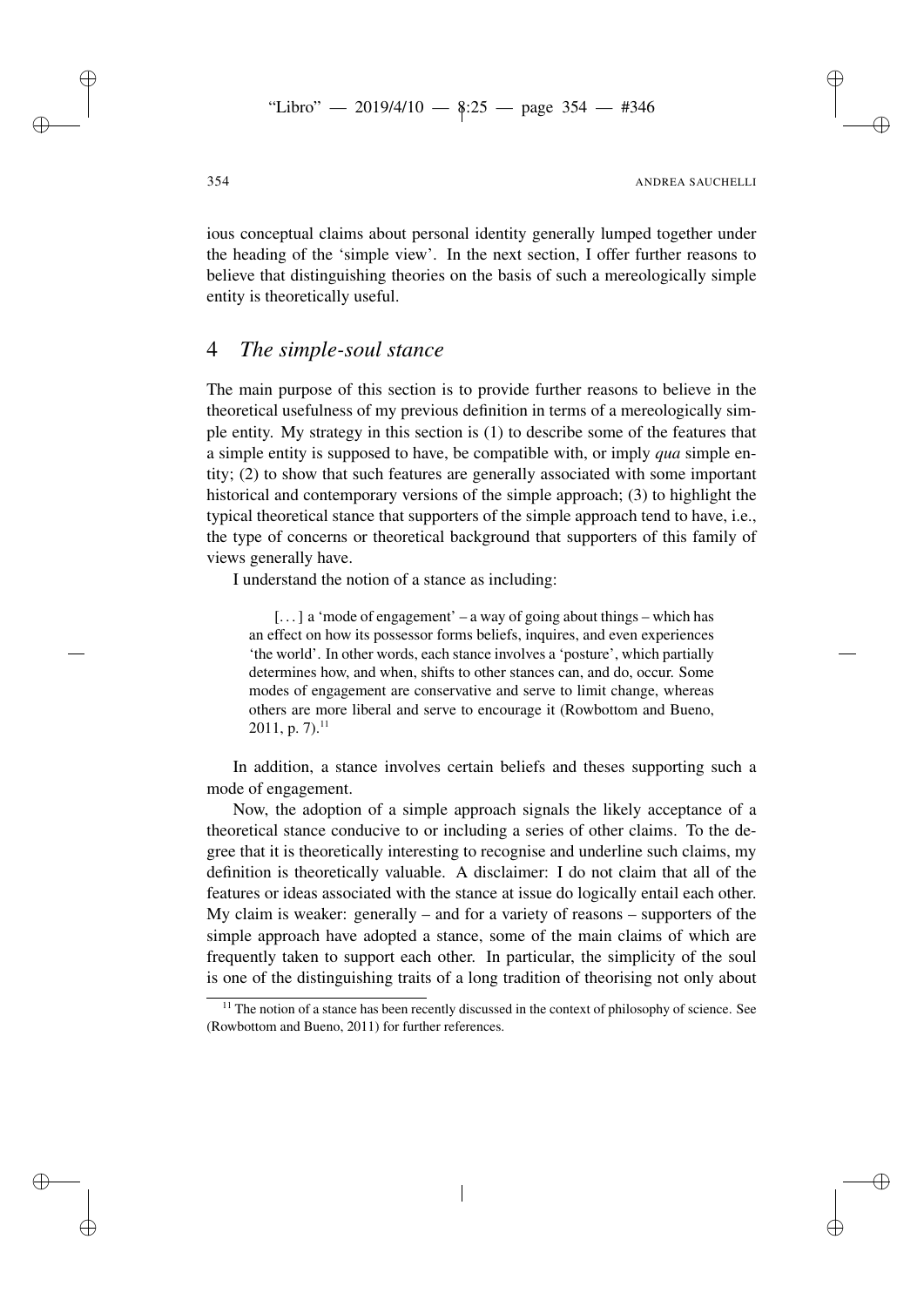personal identity but also on our nature. Such a tradition is also at the basis of contemporary developments of dualist and soul-based criteria of personal identity and our nature.<sup>12</sup> Such developments in Western thought can be traced back at least to Plato: for instance, the idea that the soul is a simple substance plays a crucial role in the *Phaedo*. <sup>13</sup> In particular, he (or, at least, the implied narrator of the dialogue or Socrates) maintains that the soul (soulPlatonic-Phaedo) is (i) partless or incomposite, (ii) immaterial, (iii) invariant, (iv) indissoluble, and (v) immortal.<sup>14</sup>

A theory of personal identity based on soul<sub>Platonic-Phaedo</sub> can be formulated as follows:

(SoulPlatonic-Phaedo Theory of the Metaphysical Foundation of Personal Identity): For all t, P at  $t_1$  is one and the same person as Q at  $t_2$  iff and because P's soulplatonic-Phaedo at  $t_1 = Q$ 's soulplatonic-Phaedo at  $t_2$ .

In the (modally stronger) form used at the beginning of this essay:

Necessarily, if x is a human person at time t and y exists at another time  $t^*$ ,  $x = y$  if and only if x's soul<sub>Platonic-Phaedo</sub> is the same soul as y's soulPlatonic-Phaedo.

The above theory is substantially similar to the following summary of Swinburne's theory – a theory still currently proposed and discussed:<sup>15</sup>

(Swinburne's Dualistic Soulmind Theory of the Metaphysical Foundation of Personal Identity): For all t, where P and Q are each essentially a soul<sub>mind</sub>, P at  $t_1$  is one and the same person as Q at  $t_2$  iff P-soul<sub>mind</sub> at  $t_1 = Q$ -soul<sub>mind</sub> at t<sub>2</sub>, provided that if  $t_1 \neq t_2$  then the conditions that allowed the soul<sub>mind</sub> to function properly at  $t_1$  are realised at  $t_2$ . For instance, if the soul<sub>mind</sub> requires a body to function, then the soul<sub>mind</sub> must inform a body with mind-related equivalent functions.

In the (modally stronger) form used at the beginning of this essay:

 $12$  See (Sauchelli, 2018, Ch. 1) for an introduction to some of the main thinkers adopting this approach.

<sup>&</sup>lt;sup>13</sup> See (Apolloni, 1996; Bostock, 1986; Gerson, 2003).

<sup>14</sup> These properties are argued for in many passages, for instance in the *affinity argument* (78b-84b).

<sup>&</sup>lt;sup>15</sup> The formulation of Swinburne's theory in the main text is my rational reconstruction of what he claims in (Swinburne, 1984, 2009, 2013).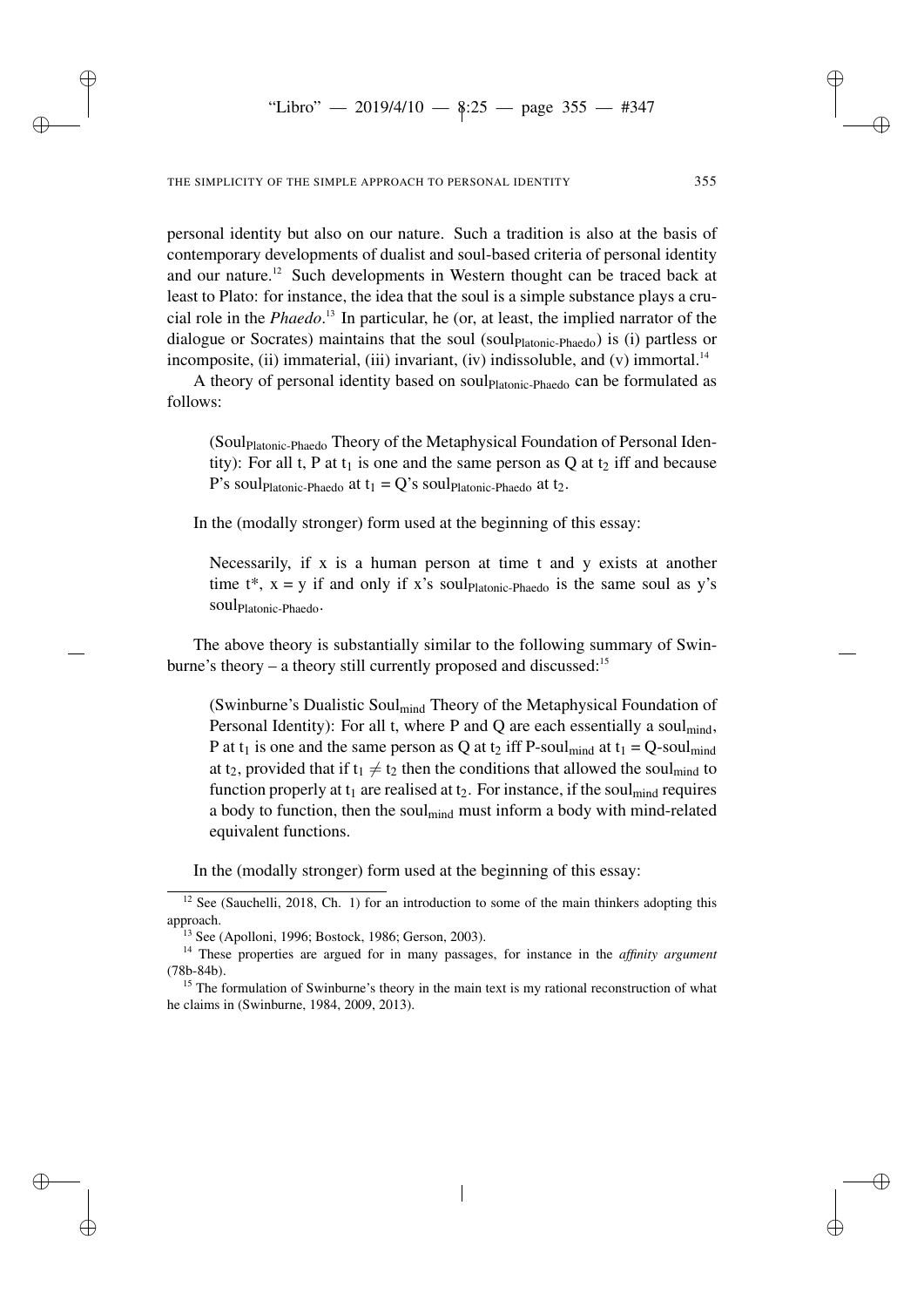Necessarily, if x is a human person at time t and y exists at another time t\*,  $x = y$  if and only if x's soul<sub>mind</sub> = y's soul<sub>mind</sub>.

According to the *Phaedo*, two key features that souls are supposed to have in virtue of their simplicity (or lack of proper parts) are their indissolubility and immortality. Although the two concepts are not equivalent, the metaphysical fact of the soul's simplicity can be taken to provide the metaphysical basis for explaining why souls are immortal, e.g., in Plato, composite objects were taken to be, at least at a metaphysical level, divisible and thus perishable. Impartite entities cannot be further divided, so they are not perishable in the same way in which composite objects are. The idea according to which souls are simple is what, on this account, grounds or explains their immortality, or at least, their simplicity can be taken to be a necessary condition for immortality.<sup>16</sup> Now, the point is not that all of the supporters of one version of the simple soul approach also believe that the soul is immortal because of its simplicity. Rather, the point is that belief in the simplicity of the soul is generally a part of a theoretical stance – frequently associated with certain theistic thinkers – that is favourable to the acceptance of the immortality of the soul (but not necessarily so).

I take it that the simple-soul stance under discussion here is not equivalent to an approach to personal identity – hence it is discussed in a separate section – also because a theory of personal identity as such does not entail a theory of our nature.<sup>17</sup> A theory of our nature is supposed to tell us what we are, and some such theories (e.g., animalism) hold that we are not necessarily persons  $-$  in other words, the thesis that we are essentially persons is controversial. Still, a theory of our nature according to which we are essentially human animals may in principle agree with a theory of personal identity according to which persons persist *qua* persons only in virtue of, say, certain psychological connections between their temporal stages. A simple-soul stance would include a tendency to regard our nature, and not only the identity conditions of persons, as being connected to the nature of souls. In particular, a simple-soul stance may include the theory, sometimes called simple dualism, according to which we are essentially simple souls. Other theoretical possibilities include compound dualism ('we are essentially a compound of body and simple soul') and non-modal versions of the previous theories (e.g., 'we are simple souls, but not essentially so'). Again, distinguishing theories on the basis of a mereologically simple entity contributes to classifying the above theories under the same stance.

<sup>16</sup> This connection has been vigorously disputed by, among others, Kant in his *Critique*. Swinburne rejects this argument as well.

 $17$  See (Olson, 2007) for an introduction to personal ontology.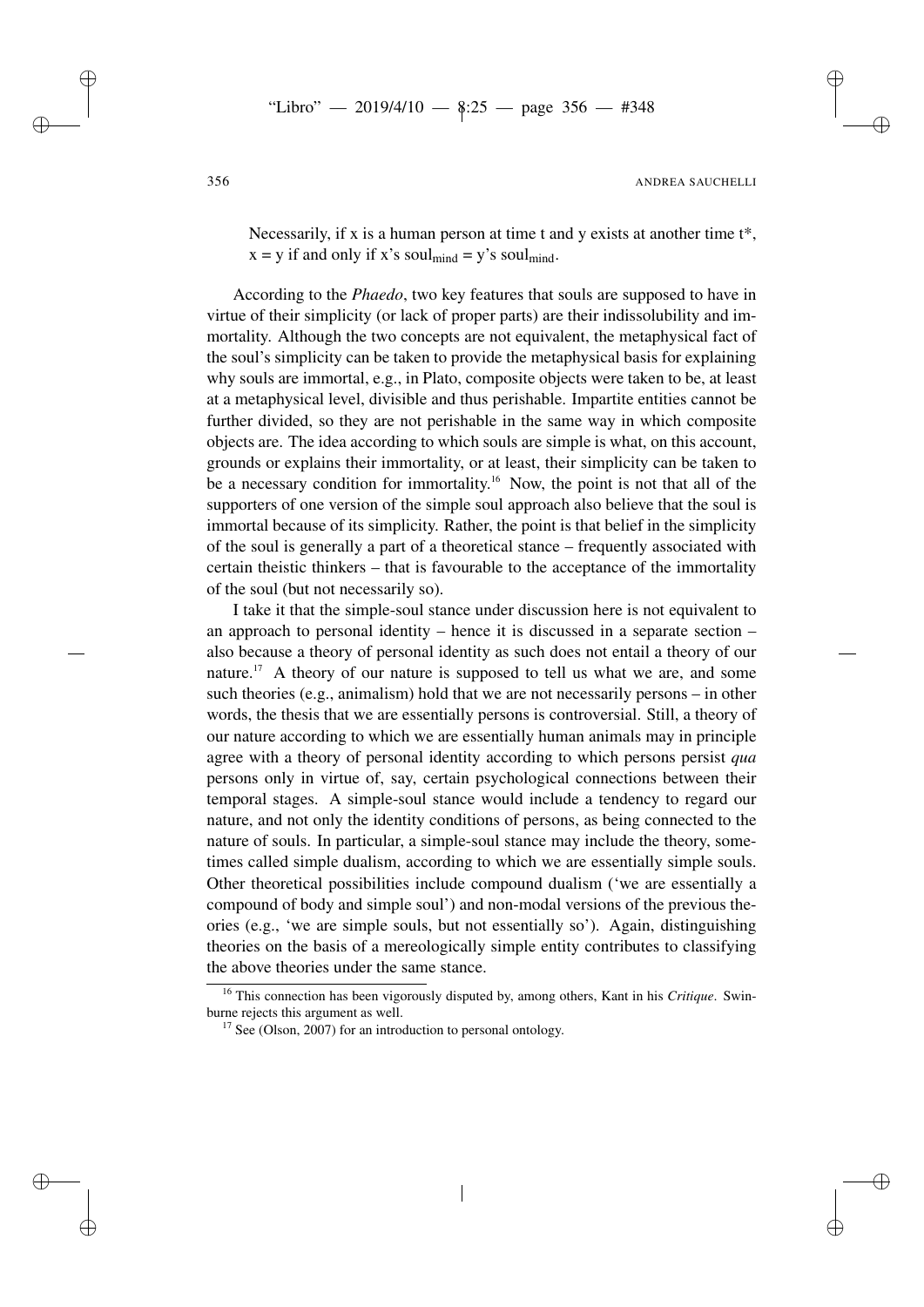Another line of reasoning goes as follows. There is a connection between thinkers such as Plato, Augustine, Descartes, and Swinburne: a belief in the simplicity of the soul and a tendency to see what grounds personal identity as related to the divine.<sup>18</sup> More specifically, the simplicity of the soul can be seen as conducive to an explanation of its divine or supernatural origin: as God or the Forms are sometimes taken to be simple, souls also have this (alleged) 'mark of the divine', which distinguishes them from the perishable and changing reality. And highlighting this feature in theories of personal identity is theoretically interesting.

#### 5 *Conclusions*

Isolating a family of theories based on the idea that the relation of personal identity depends upon (the continuity of) a simple entity is theoretically useful. In Section 2, I argued that such a distinction provides the theoretical basis to draw and motivate a series of useful theoretical distinctions among theories of personal identity (and of our nature). In Section 3, I claimed that the definition is useful also because a belief in the simplicity of the soul – one of the main characterising features of my definition – seems to be part of a theoretical stance adopted by various thinkers favourably inclined to theism and to a series of other related doctrines. Such a stance is not equivalent to a theory of personal identity because it may include, among other things, a series of claims about our nature.

## *References*

- Apolloni, D. (1996). Plato's affinity argument for the immortality of the soul. *Journal of the History of Philosophy*, 34(1): 5–32.
- Bliss, R and Trogdon, K. (2014). Metaphysical grounding. In *Stanford Encylopedia of Philosophy*. Retrieved from https://plato.stanford.edu/entries/grounding/
- Benson, H., editor. (2006). *A Companion to Plato*. Blackwell, Oxford.
- Bostock, D. (1986). *Plato's* Phaedo. Clarendon Press, Oxford.
- Broadie, S. (2001). Soul and body in Plato and Descartes. *Proceedings of the Aristotelian Society*, 101:295–308.

Brower, J. E. (2009). Simplicity and aseity. In Flint, T. P. and Rea M. C., editors, *The Oxford Handbook of Philosophical Theology*, pages 105–128. Oxford University Press, Oxford.

<sup>&</sup>lt;sup>18</sup> See (Goetz and Taliaferro, 2011). I emphasise again that the connection between the concept of simplicity and of the divine is not a relation of logical entailment. For instance, if electrons are (mereologically) simple, this, in itself, does not imply that they are divine. For discussions on the relationship between the divine and simplicity, see (Brower, 2009) and (Pruss, 2008).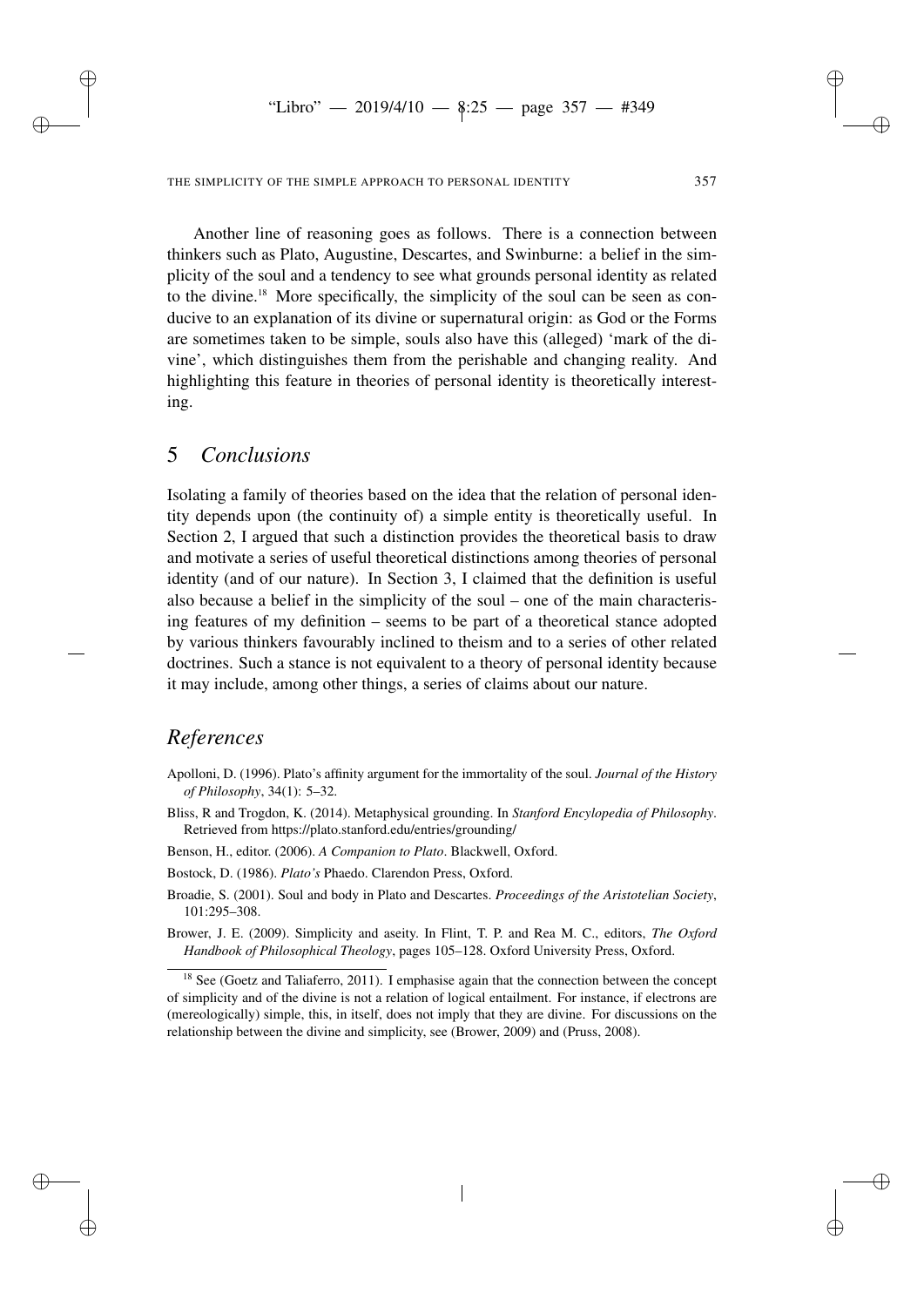Chisholm, R. (1991). On the simplicity of the soul. *Philosophical Perspectives*, 5:167–181.

- Cottingham, J. (2008). *Cartesian Reflections: Essays on Descartes's Philosophy*. Oxford University Press, Oxford.
- Duncan, M. (2014). A challenge to anti-criterialism. *Erkenntnis*, 79(2):283–296.
- Fine, G., editor (1999). *Plato 1: Metaphysics and Epistemology*. Oxford University Press, Oxford.
- Gasser, G. and Stefan, M., editors. (2012). *Personal Identity: Complex or Simple?*. Cambridge University Press, Cambridge.
- Gerson, L. P. (2003). *Knowing Persons*. Oxford University Press, Oxford.
- Goetz, S. and Taliaferro C. (2011). *A Brief History of the Soul*. Wiley-Blackwell, Oxford.
- Hawthorne, J. (2007). Cartesian dualism. In van Inwagen, P. and Zimmerman, D., editors, *Persons. Human and Divine*, pages 87–98. Clarendon Press, Oxford.
- Hummel, P. (2017). Against the complex versus simple distinction. *Erkenntnis*, 82(2):363–378.
- Noonan, H. (2010). Complex and simple views of personal identity. *Analysis*, 71(1):72–77.
- Olson, E. (2012) In search of the simple view. In Gasser, G. and Stefan, M., editors, *Personal Identity: Complex or simple?*, pages 44–62. Cambridge University Press, Cambridge.
- Olson, E. (2007). *What Are We?*. Oxford University Press, Oxford.
- Parfit, D. (1984/6/7). *Reasons and Persons*. Clarendon Press, Oxford.
- Parfit, D. (1999). Experiences, subjects, and conceptual schemes. *Philosophical Topics*, 26(1&2):217–260.
- Pruss, A. (2008). On two problems of divine simplicity. *Oxford Studies in Philosophy of Religion*, 1:150–167.
- Roache, R. (2006). A defence of quasi-memory. *Philosophy*, 81(2):323–355.
- Rowbottom, D. and Bueno, O. (2011). How to change it: modes of engagement, rationality, and stance voluntarism. *Synthese*, 178(7):7–17.
- Sauchelli, A. (2017). *Personal Identity and Applied Ethics*. Routledge, London and New York.
- Slors, M. (2001). Personal identity, memory, and circularity. *Journal of Philosophy*, 98(4):186–214.
- Swinburne, R. (1984) Personal identity: the dualist theory. In Shoemaker, S. and Swinburne, R., editors, *Personal identity*, pages 1–66. Blackwell, Oxford.
- Swinburne, R. (2009). Substance dualism. *Faith and Philosophy*, 26(5):501–513.
- Swinburne, R. (2013). *Mind, Brain, & Free Will*. Oxford University Press, Oxford.
- Varzi, A. (2016). Mereology. In *Stanford Encyclopedia of Philosophy*. Retrieved from https://plato.stanford.edu/entries/mereology/
- Zimmerman, D. (2012). Materialism, dualism, and 'simple' theories of personal identity. In Gasser, G. and Stefan M. editors, *Personal Identity: Complex or simple?*, pages 206–235. Cambridge University Press, Cambridge.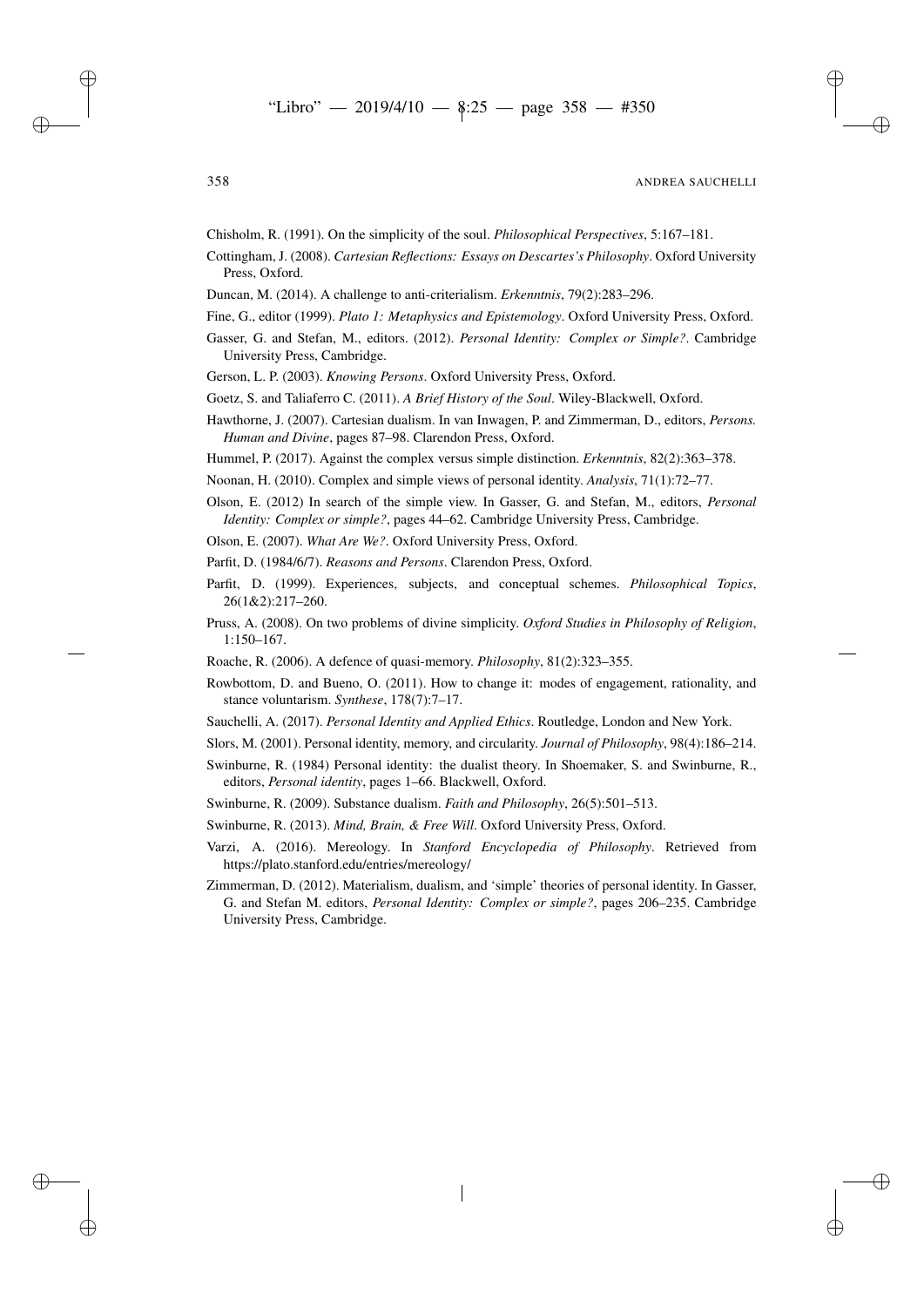a–n–a–l–i–t–i–c–a

L'elenco completo delle pubblicazioni è consultabile sul sito

#### **www.edizioniets.com**

alla pagina

http://www.edizioniets.com/view-Collana.asp?col=Analitica



#### Pubblicazioni recenti

- 15. Luca Bellotti, Luca Gili, Enrico Moriconi, Giacomo Turbanti (eds.), *Third Pisa Colloquium in Logic, Language and Epistemology. Essays in Honour of Mauro Mariani and Carlo Marletti*, 2019, pp. 408
- 14. Carlo Gabbani, *Realismo e antirealismo scientifico. Un'introduzione*, 2018, pp. 180
- 13. Hykel Hosni, Gabriele Lolli, Carlo Toffalori (a cura di), *Le direzioni della ricerca logica in Italia 2*, 2018, pp. 440
- 12. Mauro Mariani, *Logica modale e metafisica. Saggi aristotelici*, 2018, pp. 384
- 11. John Stillwell, *Da Pitagora a Turing. Elementi di filosofia nella matematica*. A cura di Rossella Lupacchini, 2018, pp. 192
- 10. Ettore Casari, *La logica stoica*. A cura di Enrico Moriconi, 2017, pp. 124
- 9. Enrico Moriconi and Laura Tesconi (eds.), *Second Pisa Colloquium in Logic, Language and Epistemology*, 2014, pp. 376
- 8. Wilfrid Sellars, *L'immagine scientifica e l'immagine manifesta*. Raccolta di testi a cura di Carlo Marletti e Giacomo Turbanti, 2013, pp. 574
- 7. Luca Tranchini, *Proof and Truth. An anti-realist perspective*, 2013, pp. 176
- 6. Laura Tesconi, *Essays in Structural Proof Theory*, 2013, pp. 134
- 5. Luca Bellotti, *What is a model of axiomatic set theory?*, 2012, pp. 188
- 4. Lolli Gabriele, *La guerra dei Trent'anni (1900-1930). Da Hilbert a Gödel*, 2011, pp. 242
- 3. Marletti Carlo (ed.), *First Pisa Colloquim in Logic, Language and Epistemology*, 2010, pp. 190
- 2. Moriconi Enrico, *Strutture dell'argomentare*, 2009, pp. 176
- 1. Bellotti Luca, *Teorie della verità*, 2008, pp. 140